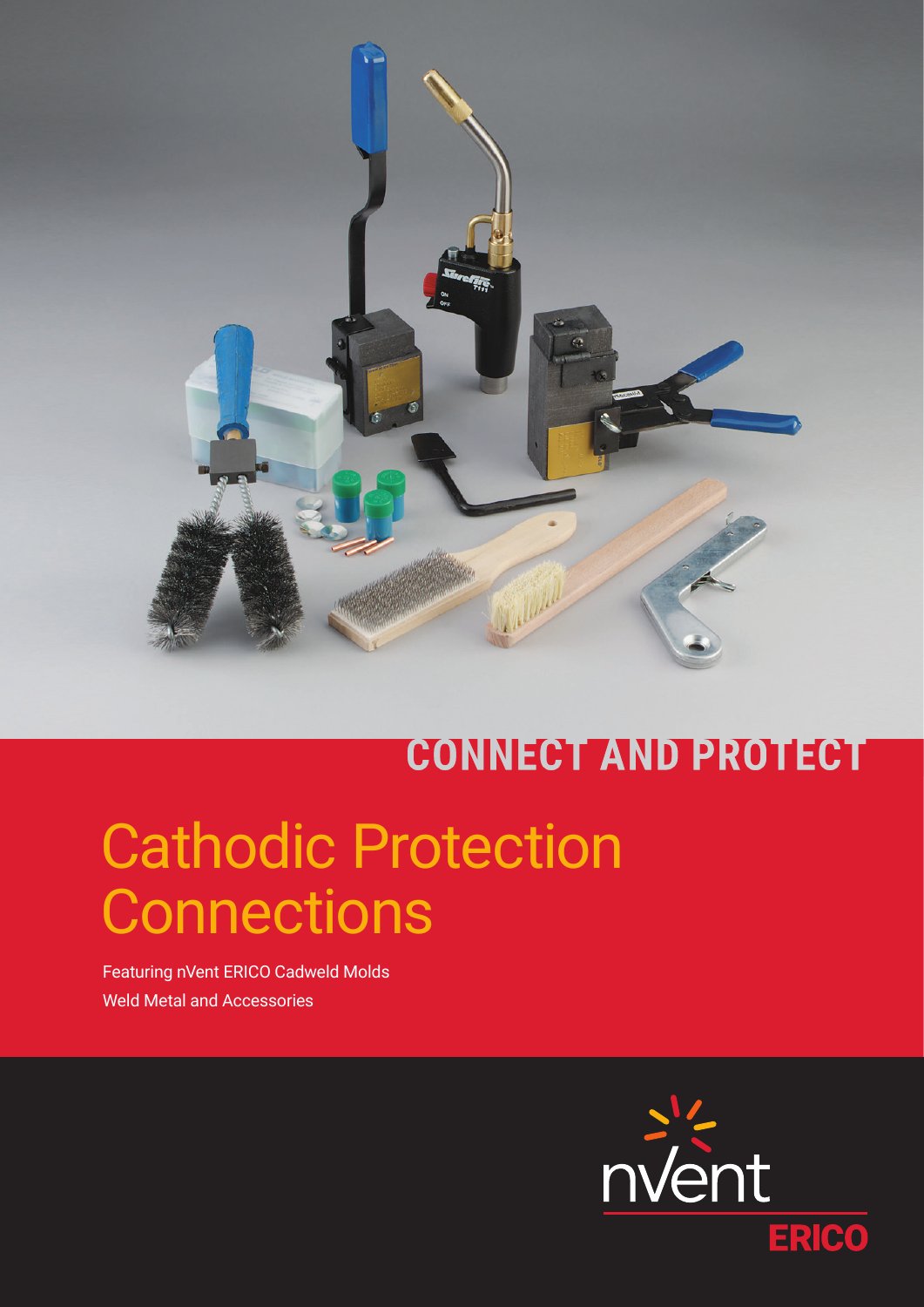

#### **The nVent ERICO Cadweld Process**

Cadweld connections are the accepted method of attaching Cathodic Protection leads to pipes (steel or cast iron), tanks and structures.

Cadweld connections weld the conductors and the structure to be protected so no galvanic corrosion can occur at the interface. The Cadweld process is specifically formulated to provide minimum heat effect on steel, which is especially important on thin-wall, high-stress pipes.

Cadweld connections are also used for header cable taps, conductor splices and terminations, and ground rod connections.

#### **nVent Facts**

A Cadweld Connection . . .

- Has current carrying capacity equal to that of the conductor.
- Is permanent with a low resistance connection that cannot loosen or corrode.
- Uses lightweight, inexpensive equipment.
- Requires no external source of power or heat.
- Requires no special skills.
- Can be easily checked for quality.

permanent Cathodic Protection connections. Specifying the Cadweld Process in your construction plans will dramatically extend the lifespan

Cadweld connections are made with a semi-permanent graphite mold, which holds the conductors to be welded. Weld metal (a mixture of copper oxide and aluminum) is dumped into the top of the mold. The mold is covered and the weld metal ignited. The exothermic reaction produces molten copper, which results in a permanent, high conductivity connection.



#### **INTRODUCTION TABLE OF CONTENTS**

#### **INTRODUCTION**

#### **CONNECTIONS TO STEEL PAGE**

#### **CONNECTIONS TO CAST IRON**

#### **CONNECTIONS TO GROUND ROD**

#### **CONNECTIONS OF CABLE TO CABLE**

#### **CONNECTIONS OF CABLE TO LUG**

Type CALA......................................................................**7**

#### **BONDS**

| Formed Terminal - Factory & Field Made  10 |  |
|--------------------------------------------|--|
|                                            |  |

| <b>WELDERS AND MOLDS 12</b> |  |
|-----------------------------|--|
|                             |  |

```
TOOLS AND MATERIALS ................... 13 - 15
```
#### **TECHNICAL INFORMATION**

|--|--|--|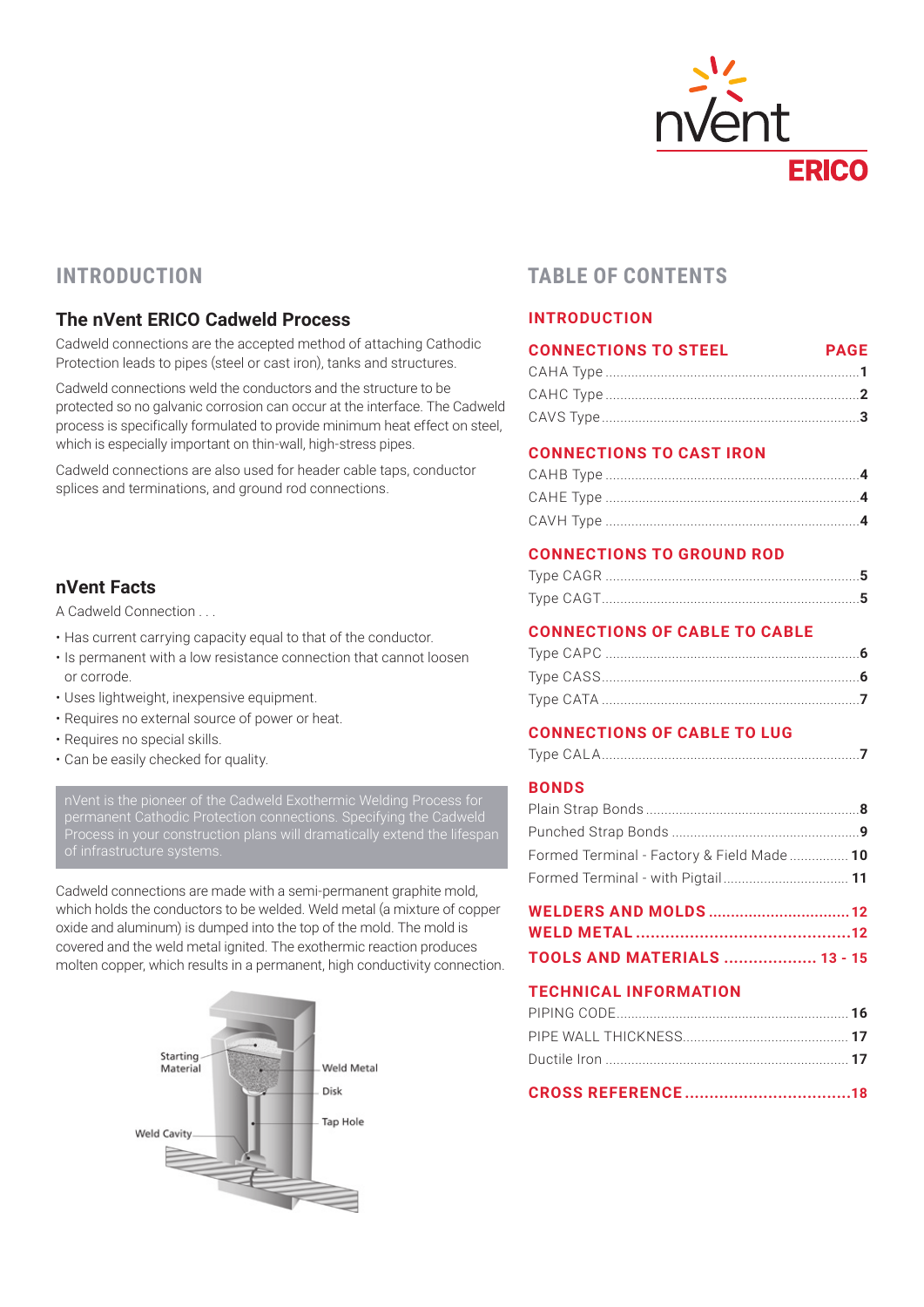### Connections to Steel

#### **TYPE CAHA**

Tap conductor to top of horizontal STEEL pipe or flat surface. Note: For DUCTILE IRON, see page 17.



CAHA - Cable to Horizontal Steel Pipe CAHA - Cable on surface



| <b>Conductor Size</b>                                                                  | <b>Surface</b>                                     | <b>Welder Part No.<sup>+</sup></b> | <b>Welder Price</b> | <b>Weld Metal</b> |
|----------------------------------------------------------------------------------------|----------------------------------------------------|------------------------------------|---------------------|-------------------|
| #14 to #10 Solid (use sleeve<br>CAB-133-1H $*$ or #8 Solid or<br>Stranded, or #6 Solid | Flat (4" & larger pipe)<br>$3/4"$ to $3-1/2"$ pipe | CAHAA-1G<br>CAHAA-1GA              | CAA<br>CAA          | CA15<br>CA15      |
| 6 Stranded                                                                             | Flat (4" & larger pipe)                            | CAHAA-1H                           | CAA                 | CA15              |
|                                                                                        | 3/4" to 3-1/2" pipe                                | CAHAA-1HA                          | CAA                 | CA15              |
| 4 Solid                                                                                | Flat (6" & larger pipe)                            | CAHAA-1K                           | CAA                 | CA15              |
|                                                                                        | 3/4" to 3-1/2" pipe                                | CAHAA-1KA                          | CAA                 | CA15              |
|                                                                                        | $4"$ to $5"$ pipe                                  | CAHAA-1KB                          | CAA                 | CA15              |
| 4 Stranded                                                                             | Flat (6" & larger pipe)                            | CAHAA-1L                           | CAA                 | CA15              |
|                                                                                        | 3/4" to 3-1/2" pipe                                | CAHAA-1LA                          | CAA                 | CA15              |
|                                                                                        | $4"$ to $5"$ pipe                                  | CAHAA-1LB                          | CAA                 | CA15              |
| 2 Solid                                                                                | Flat (10" & larger pipe)                           | CAHAA-1T                           | CAA                 | CA25              |
|                                                                                        | 1" to 3-1/2" pipe                                  | CAHAA-1TA                          | CAA                 | CA25              |
|                                                                                        | $4"$ to $8"$ pipe                                  | CAHAA-1TB                          | CAA                 | CA25              |
| 2 Stranded                                                                             | Flat (16" & larger pipe)                           | CAHAA-1V                           | CAA                 | CA32              |
|                                                                                        | 1" to 3-1/2" pipe                                  | CAHAA-1VA                          | CAA                 | CA32              |
|                                                                                        | 4" to 8" pipe                                      | CAHAA-1VB                          | CAA                 | CA32              |
|                                                                                        | 10" to 14" pipe                                    | CAHAA-1VC                          | CAA                 | CA32              |
| 1 Stranded                                                                             | Flat (16" & larger pipe)                           | CAHAA-1Y                           | CAA                 | CA45              |
|                                                                                        | 1-1/2" to 3-1/2"                                   | CAHAA-1YA                          | CAA                 | CA45              |
|                                                                                        | pipe 4" to 8" pipe                                 | CAHAA-1YB                          | CAA                 | CA45              |
|                                                                                        | 10" to 14" pipe                                    | CAHAA-1YC                          | CAA                 | CA45              |
| 1/0 Stranded                                                                           | Flat (20" & larger pipe)                           | CAHAA-2C                           | CAA                 | CA65              |
|                                                                                        | 2-1/2" to 3-1/2" pipe                              | CAHAA-2CA                          | CAA                 | CA65              |
|                                                                                        | $4"$ to $8"$ pipe                                  | CAHAA-2CB                          | CAA                 | CA65              |
|                                                                                        | 10" to 18" pipe                                    | CAHAA-2CC                          | CAA                 | CA65              |
| 2/0 Stranded                                                                           | Flat (20" & larger pipe)                           | CAHAA-2G                           | CAA                 | CA65              |
|                                                                                        | 2-1/2" to 3-1/2" pipe                              | CAHAA-2GA                          | CAA                 | CA65              |
|                                                                                        | 4" to 8" pipe                                      | CAHAA-2GB                          | CAA                 | CA65              |
|                                                                                        | 10" to 18" pipe                                    | CAHAA-2GC                          | CAA                 | CA65              |

\*1 sleeve per connection.

† Welder Part No. includes mold frame. If mold only (less frame) is required, order - Welder Part No. - "M".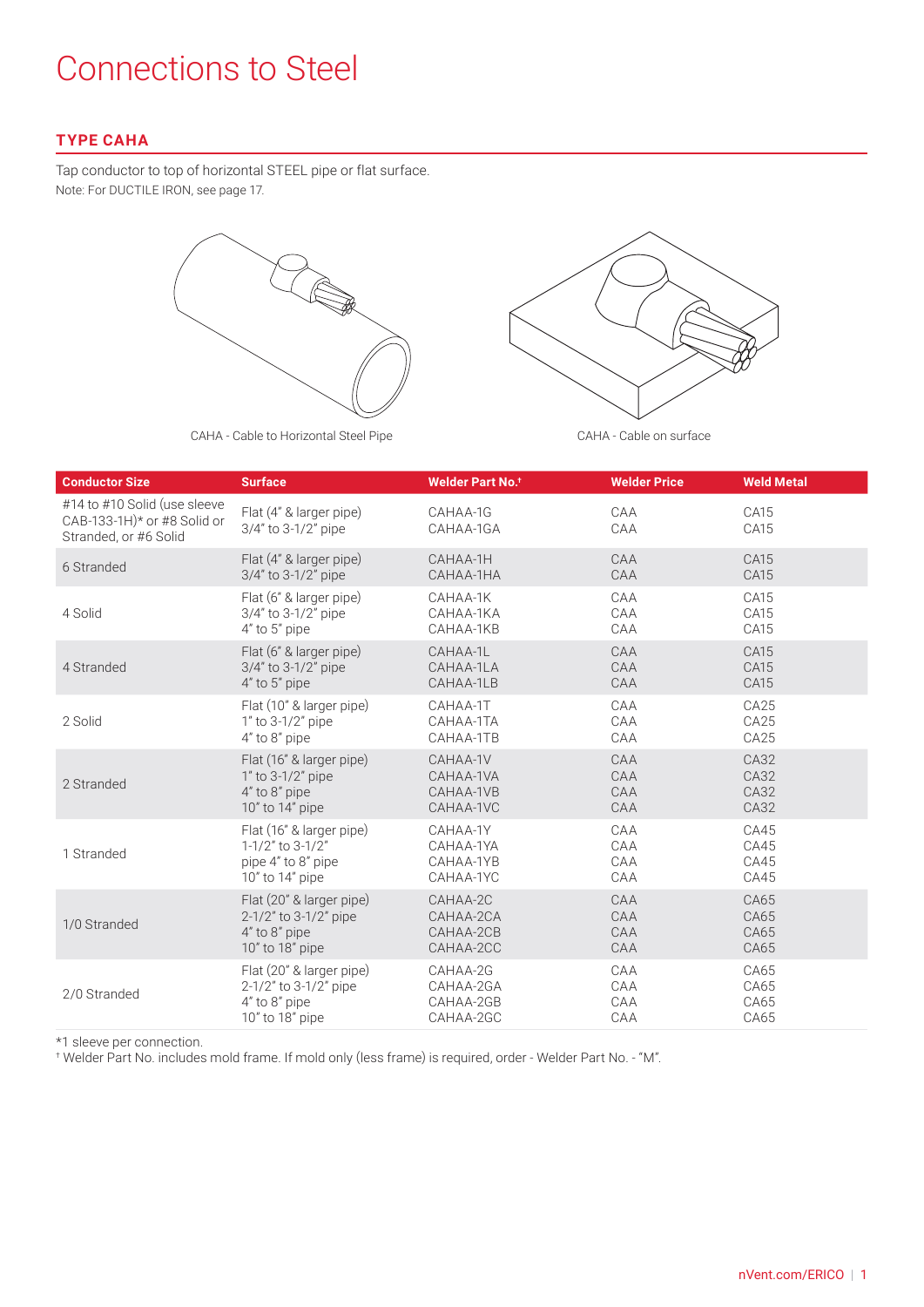### Connections to Steel

#### **TYPE CAHC**

Through conductor to top of horizontal STEEL pipe or flat surface. NOTE: For DUCTILE IRON, see page 17.



CAHC – Cable on surface

| <b>Conductor Size</b>   | <b>Surface</b>           | <b>Welder Part No.<sup>+</sup></b> | <b>Welder Price</b> | <b>Weld Metal</b> |
|-------------------------|--------------------------|------------------------------------|---------------------|-------------------|
| #14 to #10 Solid (use   | Flat (12" & larger pipe) | CAHCA-1G                           | CAA                 | CA25              |
| sleeve CAB-133-1H)*     | $3/4"$ to $2"$ pipe      | CAHCA-1GA                          | CAA                 | CA25              |
| or #8 Solid or Stranded | 2-1/2" to 5" pipe        | CAHCA-1GB                          | CAA                 | CA25              |
| or #6 Solid             | 6" to 10" pipe           | CAHCA-1GC                          | CAA                 | CA25              |
| 6 Stranded              | Flat (12" & larger pipe) | CAHCA-1H                           | CAA                 | CA25              |
|                         | $3/4"$ to $2"$ pipe      | CAHCA-1HA                          | CAA                 | CA25              |
|                         | 2-1/2" to 5" pipe        | CAHCA-1HB                          | CAA                 | CA25              |
|                         | $6"$ to $10"$ pipe       | CAHCA-1HC                          | CAA                 | CA25              |
| 4 Solid                 | Flat (12" & larger pipe) | CAHCA-1K                           | CAA                 | CA25              |
|                         | $3/4$ " to $2$ " pipe    | CAHCA-1KA                          | CAA                 | CA25              |
|                         | $2-1/2$ " to 5" pipe     | CAHCA-1KB                          | CAA                 | CA25              |
|                         | $6"$ to $10"$ pipe       | CAHCA-1KC                          | CAA                 | CA25              |
| 4 Stranded              | Flat (12" & larger pipe) | CAHCA-1L                           | CAA                 | CA25              |
|                         | $3/4"$ to $2"$ pipe      | CAHCA-1LA                          | CAA                 | CA25              |
|                         | $2-1/2$ " to 5" pipe     | CAHCA-1LB                          | CAA                 | CA25              |
|                         | $6"$ to $10"$ pipe       | CAHCA-1LC                          | CAA                 | CA25              |
| 2 Solid                 | Flat (14" & larger pipe) | CAHCA-1T                           | CAA                 | CA32              |
|                         | $2"$ to $3-1/2"$ pipe    | CAHCA-1TA                          | CAA                 | CA32              |
|                         | 4" to 6" pipe            | CAHCA-1TB                          | CAA                 | CA32              |
|                         | 8" to 10" pipe           | CAHCA-1TC                          | CAA                 | CA32              |
| 2 Stranded              | Flat (18" & larger pipe) | CAHCA-1V                           | CAA                 | CA45              |
|                         | 2" to 3-1/2" pipe        | CAHCA-1VA                          | CAA                 | CA45              |
|                         | 4" to 8" pipe            | CAHCA-1VB                          | CAA                 | CA45              |
|                         | 10" to 16" pipe          | CAHCA-1VC                          | CAA                 | CA45              |
| 1 Stranded              | Flat (18" & larger pipe) | CAHCA-1Y                           | CAA                 | CA45              |
|                         | 2" to 3-1/2" pipe        | CAHCA-1YA                          | CAA                 | CA45              |
|                         | 4" to 8" pipe            | CAHCA-1YB                          | CAA                 | CA45              |
|                         | 10" to 16" pipe          | CAHCA-1YC                          | CAA                 | CA45              |
| 1/0 Stranded            | Flat (30" & larger pipe) | CAHCA-2C                           | CAA                 | CA65              |
|                         | 3" to 4" pipe            | CAHCA-2CA                          | CAA                 | CA65              |
|                         | 5" to 6" pipe            | CAHCA-2CB                          | CAA                 | CA65              |
|                         | 8" to 10" pipe           | CAHCA-2CC                          | CAA                 | CA65              |
|                         | 12" to 28" pipe          | CAHCA-2CD                          | CAA                 | CA65              |
| 2/0 Stranded            | Flat (30" & larger pipe) | CAHCA-2G                           | CAA                 | CA65              |
|                         | 3" to 4" pipe            | CAHCA-2GA                          | CAA                 | CA65              |
|                         | 5" to 6" pipe            | CAHCA-2GB                          | CAA                 | CA65              |
|                         | 8" to 10" pipe           | CAHCA-2GC                          | CAA                 | CA65              |
|                         | 12" to 28" pipe          | CAHCA-2GD                          | CAA                 | CA65              |

\* 2 sleeves per connection.

† Welder Part No. includes mold frame. If mold only (less frame) is required, order - Welder Part No. - "M"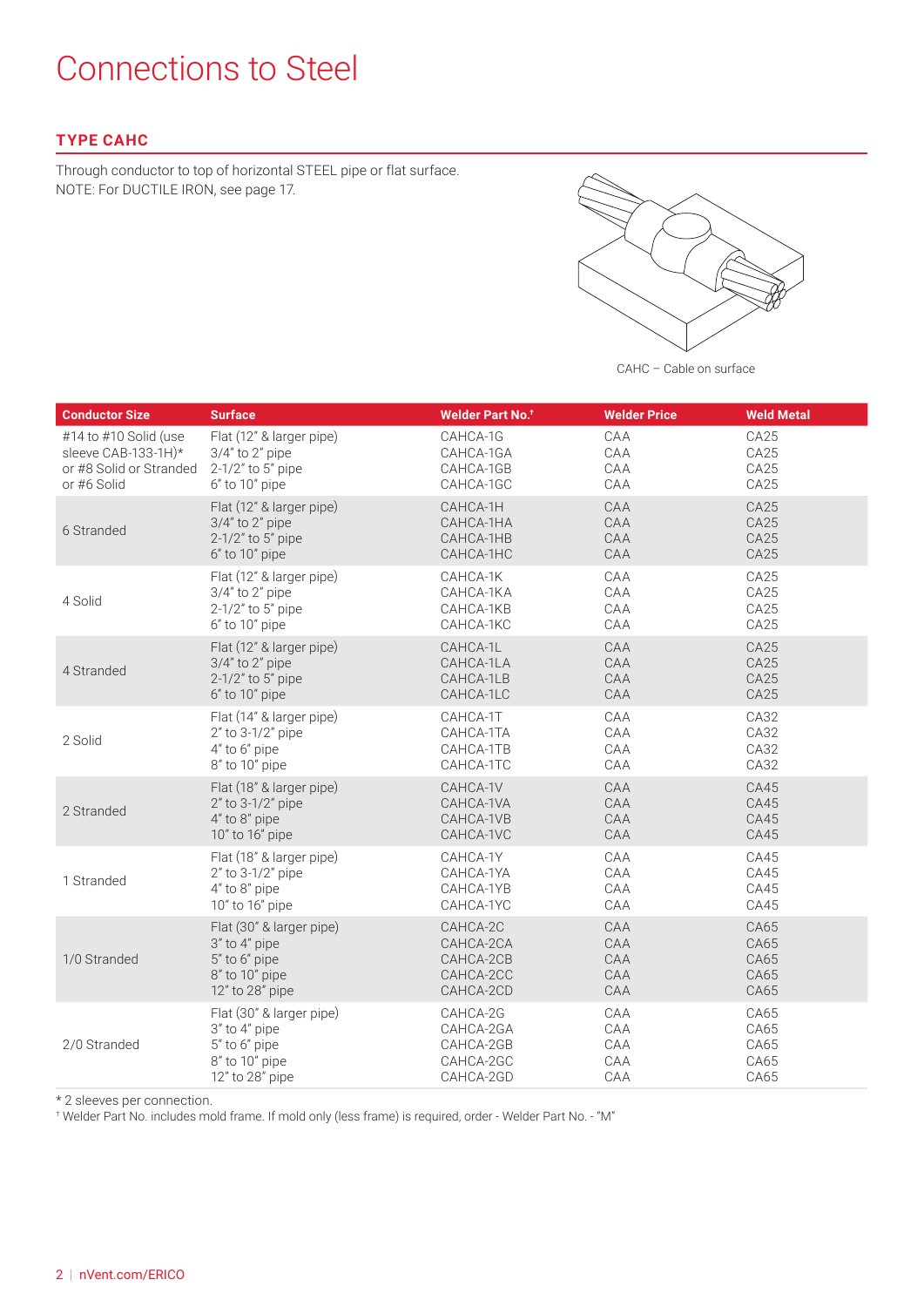### Connections to Steel

#### **TYPE CAVS**

Tap conductor to vertical STEEL pipe or flat surface. NOTE: For DUCTILE IRON, see page 17.



CAVS – Cable on surface

| <b>Conductor Size</b>         | <b>Surface</b>            | <b>Welder Part No.<sup>+</sup></b> | <b>Welder Price</b> | <b>Weld Metal</b> |
|-------------------------------|---------------------------|------------------------------------|---------------------|-------------------|
| #14 to #10 Solid (use sleeve  | Flat (12" & larger pipe)  | CAVST-1G                           | CAT                 | CA15              |
| CAB-133-1H $*$ or #8 Solid or | $3/4$ " to $3-1/2$ " pipe | CAVST-1GA                          | CAT                 | CA15              |
| Stranded, or #6 Solid         | $4"$ to $10"$ pipe        | CAVST-1GB                          | CAT                 | CA15              |
| 6 Stranded                    | Flat (12" & larger pipe)  | CAVST-1H                           | CAT                 | CA15              |
|                               | 3/4" to 3-1/2" pipe       | CAVST-1HA                          | CAT                 | CA15              |
|                               | $4"$ to $10"$ pipe        | CAVST-1HB                          | CAT                 | CA15              |
| 4 Solid                       | Flat (12" & larger pipe)  | CAVST-1K                           | CAT                 | CA25              |
|                               | $3/4"$ to 1-1/2" pipe     | CAVST-1KA                          | CAT                 | CA25              |
|                               | $2"$ to $4"$ pipe         | CAVST-1KB                          | CAT                 | CA25              |
|                               | 5" to 10" pipe            | CAVST-1KC                          | CAT                 | CA25              |
| 4 Stranded                    | Flat (12" & larger pipe)  | CAVST-1L                           | CAT                 | CA25              |
|                               | $3/4$ " to 1-1/2" pipe    | CAVST-1LA                          | CAT                 | CA25              |
|                               | $2"$ to $4"$ pipe         | CAVST-1LB                          | CAT                 | CA25              |
|                               | 5" to 10" pipe            | CAVST-1LC                          | CAT                 | CA25              |
| 2 Solid                       | Flat (14" & larger pipe)  | CAVST-1T                           | CAT                 | CA25              |
|                               | 1" to 1-1/2" pipe         | CAVST-1TA                          | CAT                 | CA25              |
|                               | $2"$ to $4"$ pipe         | CAVST-1TB                          | CAT                 | CA25              |
|                               | 5" to 12" pipe            | CAVST-1TC                          | CAT                 | CA25              |
| 2 Stranded                    | Flat (14" & larger pipe)  | CAVST-1V                           | CAT                 | CA32              |
|                               | 1" to 1-1/2" pipe         | CAVST-1VA                          | CAT                 | CA32              |
|                               | $2"$ to $3"$ pipe         | CAVST-1VB                          | CAT                 | CA32              |
|                               | 4" to 8" pipe             | CAVST-1VC                          | CAT                 | CA32              |
|                               | 8" to 12" pipe            | CAVST-1VD                          | CAT                 | CA32              |
| 1 Stranded                    | Flat (18" & larger pipe)  | CAVSP-1Y                           | CAP                 | CA45              |
|                               | 1-1/2" to 2-1/2" pipe     | CAVSP-1YA                          | CAP                 | CA45              |
|                               | 3" to 4" pipe             | CAVSP-1YB                          | CAP                 | CA45              |
|                               | 5" to 10" pipe            | CAVSP-1YC                          | CAP                 | CA45              |
|                               | 12" to 16" pipe           | CAVSP-1YD                          | CAP                 | CA45              |
| 1/0 Stranded                  | Flat (18" & larger pipe)  | CAVSP-2C                           | CAP                 | CA65              |
|                               | $2-1/2$ " to 4" pipe      | CAVSP-2CA                          | CAP                 | CA65              |
|                               | 5" to 10" pipe            | CAVSP-2CB                          | CAP                 | CA65              |
|                               | 12" to 16" pipe           | CAVSP-2CC                          | CAP                 | CA65              |
| 2/0 Stranded                  | Flat (18" & larger pipe)  | CAVSP-2G                           | CAP                 | CA65              |
|                               | 3" to 4" pipe             | CAVSP-2GA                          | CAP                 | CA65              |
|                               | 5" to 10" pipe            | CAVSP-2GB                          | CAP                 | CA65              |
|                               | 12" to 16" pipe           | CAVSP-2GC                          | CAP                 | CA65              |

\* 1 sleeve per connection. † Welder Part No. includes mold frame. If mold only (less frame) is required, order - Welder Part No. - "M".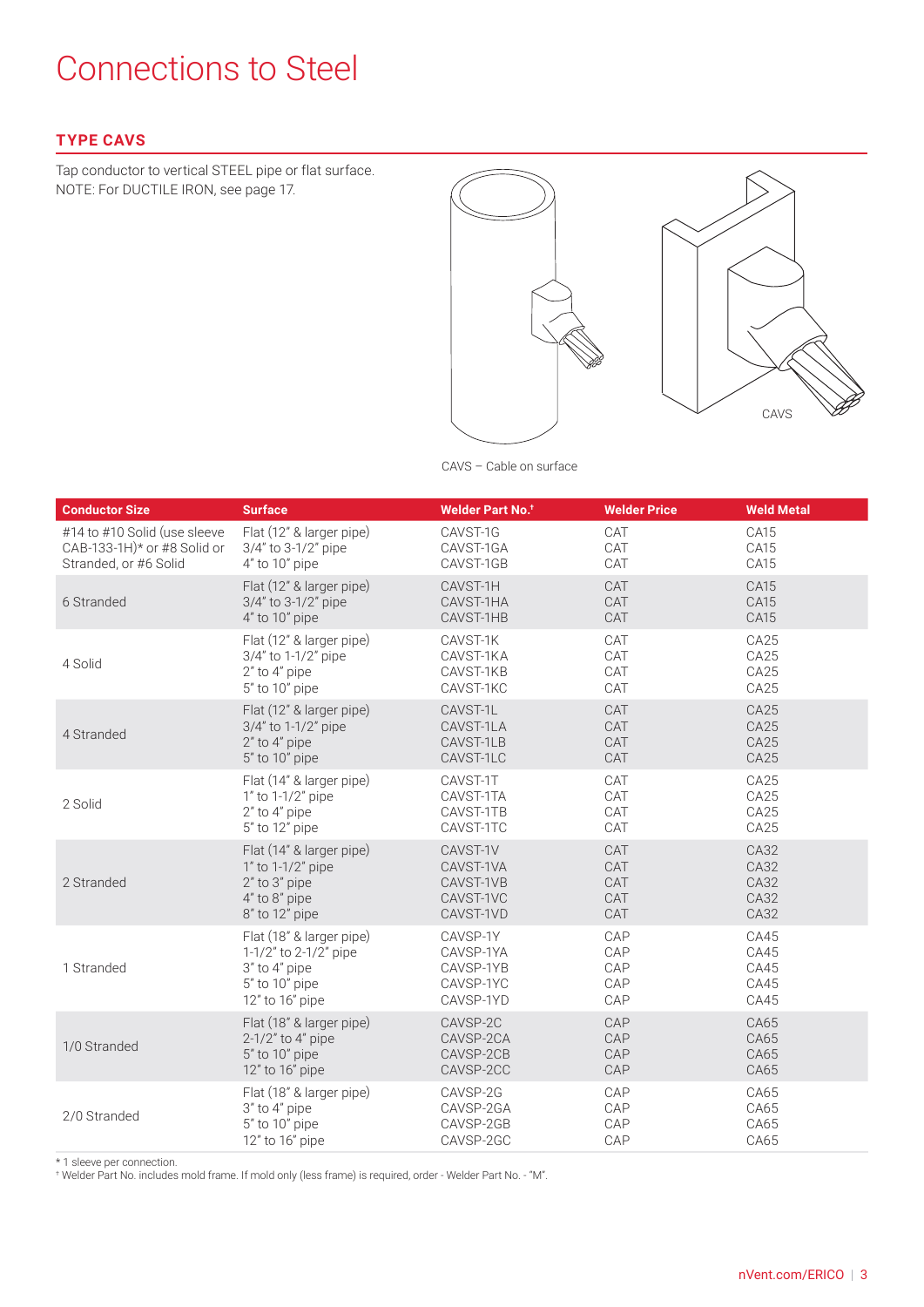### Connections to Cast Iron

#### **TYPE CAHB & CAHE**

Type CAHB Tap conductor to top of horizontal CAST IRON pipe or flat surface.





Type CAHE Through conductor to top of horizontal CAST IRON pipe or flat surface.

| <b>TYPE CAHB</b>                    |                     |                        |                                                                                          |                                                | <b>TYPE CAHE</b>                   |                        |                        |
|-------------------------------------|---------------------|------------------------|------------------------------------------------------------------------------------------|------------------------------------------------|------------------------------------|------------------------|------------------------|
| <b>Welder Part No.</b> <sup>+</sup> | <b>Welder Price</b> | <b>Weld Metal</b>      | <b>Conductor Size</b>                                                                    | <b>Surface</b>                                 | <b>Welder Part No.<sup>+</sup></b> | Welder<br><b>Price</b> | Weld<br><b>Metal</b>   |
| CAHBA-1G<br>CAHBA-1G-<br>$PS.*$     | CAA<br>CAA          | CA25XF-19<br>CA25XF-19 | #14 to #10 Solid (use<br>sleeve CAB-133-1H)**<br>or #8 Solid or Stranded.<br>or #6 Solid | Flat (30" & larger pipe)<br>$4"$ to $24"$ pipe | CAHEA-1G<br>CAHEA-1G-P.S.*         | CAA<br>CAA             | CA32XF-19<br>CA32XF-19 |
| CAHBA-1H<br>CAHBA-1H-<br>$PS.*$     | CAA<br>CAA          | CA25XF-19<br>CA25XF-19 | 6 Stranded                                                                               | Flat (30" & larger pipe)<br>$4"$ to $24"$ pipe | CAHEA-1H<br>$CAHEA-1H-P.S.*$       | CAA<br>CAA             | CA32XF-19<br>CA32XF-19 |
| CAHBA-1K                            | CAA                 | CA45XF-19              | 4 Solid                                                                                  | Flat (30" & larger pipe)                       | CAHEA-1K                           | CAA                    | CA45XF-19              |
| $CAHBA-1K-PS*$                      | CAA                 | CA45XF-19              |                                                                                          | $4"$ to $24"$ pipe                             | $CAHEA-1K-P.S.*$                   | CAA                    | CA45XF-19              |
| CAHBA-1L                            | CAA                 | CA45XF-19              | 4 Stranded                                                                               | Flat (30" & larger pipe)                       | CAHEA-1L                           | CAA                    | CA45XF-19              |
| $CAHBA-1L-P.S.*$                    | CAA                 | CA45XF-19              |                                                                                          | $4"$ to $24"$ pipe                             | $CAHEA-1L-P.S.*$                   | CAA                    | CA45XF-19              |
| CAHBA-1T                            | CAA                 | CA45XF-19              | 2 Solid                                                                                  | Flat (30" & larger pipe)                       | CAHEA-1T                           | CAA                    | CA45XF-19              |
| CAHBA-1T-P.S.*                      | CAA                 | CA45XF-19              |                                                                                          | $4"$ to $24"$ pipe                             | CAHEA-1T-P.S.*                     | CAA                    | CA45XF-19              |
| CAHBA-1V                            | CAA                 | CA45XF-19              | 2 Stranded                                                                               | Flat (30" & larger pipe)                       | CAHEA-1V                           | CAA                    | CA45XF-19              |
| $CAHBA-1V-PS.*$                     | CAA                 | CA45XF-19              |                                                                                          | 4" to 24" pipe                                 | $CAHEA-1V-P.S.*$                   | CAA                    | CA45XF-19              |
| CAHBA-1Y                            | CAA                 | CA65XF-19              | 1 Stranded                                                                               | Flat (30" & larger pipe)                       | CAHEA-1Y                           | CAA                    | CA65XF-19              |
| $CAHBA-1Y-P.S.*$                    | CAA                 | CA65XF-19              |                                                                                          | $4"$ to $24"$ pipe                             | $CAHEA-1Y-P.S.*$                   | CAA                    | CA65XF-19              |

\* Specify pipe size. Example: For #2 stranded to 6" pipe. (Type CAHB) CAHBA-1V-6, (Type CAHE) CAHEA-1V-6.

\*\* 1 Sleeve per connection for Type CAHB. 2 Sleeves per connection for Type CAHE.

† Welder Part No. includes mold frame. If mold only (less frame) is required, order - Welder Part No. - "M".

Do not use Types CAHB, CAHE, or CAVH on soil pipe (ASTM A74-82)

A test weld should be made on a section of the pipe being used to determine possibility of detrimental metallurgical effects. For DUCTILE IRON, see page 17.

#### **TYPE CAVH**

Type CAVH Tap conductor to vertical **CAST IRON pipe or flat surface.** 



| <b>Conductor Size</b>                                                                    | <b>Surface</b>                                 | <b>Welder Part No.<sup>+</sup></b> | Welder<br><b>Price</b> | <b>Weld Metal</b>      |
|------------------------------------------------------------------------------------------|------------------------------------------------|------------------------------------|------------------------|------------------------|
| #14 to #10 Solid (use<br>sleeve CAB-133-1H)**<br>or #8 Solid or<br>Stranded, or #6 Solid | Flat (30" & larger pipe)<br>$4"$ to $24"$ pipe | CAVHT-1G<br>CAVHT-1G-P.S.*         | CAT<br>CAT             | CA25XF-19<br>CA25XF-19 |
| 6 Stranded                                                                               | Flat (30" & larger pipe)                       | CAVHT-1H                           | CAT                    | CA25XF-19              |
|                                                                                          | $4"$ to $24"$ pipe                             | CAVHT-1H-P.S.*                     | CAT                    | CA25XF-19              |
| 4 Solid                                                                                  | Flat (30" & larger pipe)                       | CAVHT-1K                           | CAT                    | CA32XF-19              |
|                                                                                          | $4"$ to $24"$ pipe                             | $CAVHT-1K-PS.*$                    | CAT                    | CA32XF-19              |
| 4 Stranded                                                                               | Flat (30" & larger pipe)                       | CAVHT-1L                           | CAT                    | CA32XF-19              |
|                                                                                          | $4"$ to $24"$ pipe                             | $CAVHT-1L-P.S.*$                   | CAT                    | CA32XF-19              |
| 2 Solid                                                                                  | Flat (30" & larger pipe)                       | CAVHP-1T                           | CAP                    | CA45XF-19              |
|                                                                                          | $4"$ to $24"$ pipe                             | CAVHP-1T-P.S.*                     | CAP                    | CA45XF-19              |
| 2 Stranded                                                                               | Flat (30" & larger pipe)                       | CAVHP-1V                           | CAP                    | CA45XF-19              |
|                                                                                          | $4"$ to $24"$ pipe                             | CAVHP-1V-P.S.*                     | CAP                    | CA45XF-19              |
| 1 Stranded                                                                               | Flat (36" & larger pipe)                       | CAVHP-1Y                           | CAP                    | CA65XF-19              |
|                                                                                          | $4"$ to $30"$ pipe                             | CAVHP-1Y-P.S.*                     | CAP                    | CA65XF-19              |

\* Specify pipe size. Example: For #2 stranded to 6" pipe, CAVHP-1V-6.

\*\* 1 sleeve per connection.

† Welder Part No. includes mold frame. If mold only (less frame) is required, order - Welder Part No. - "M".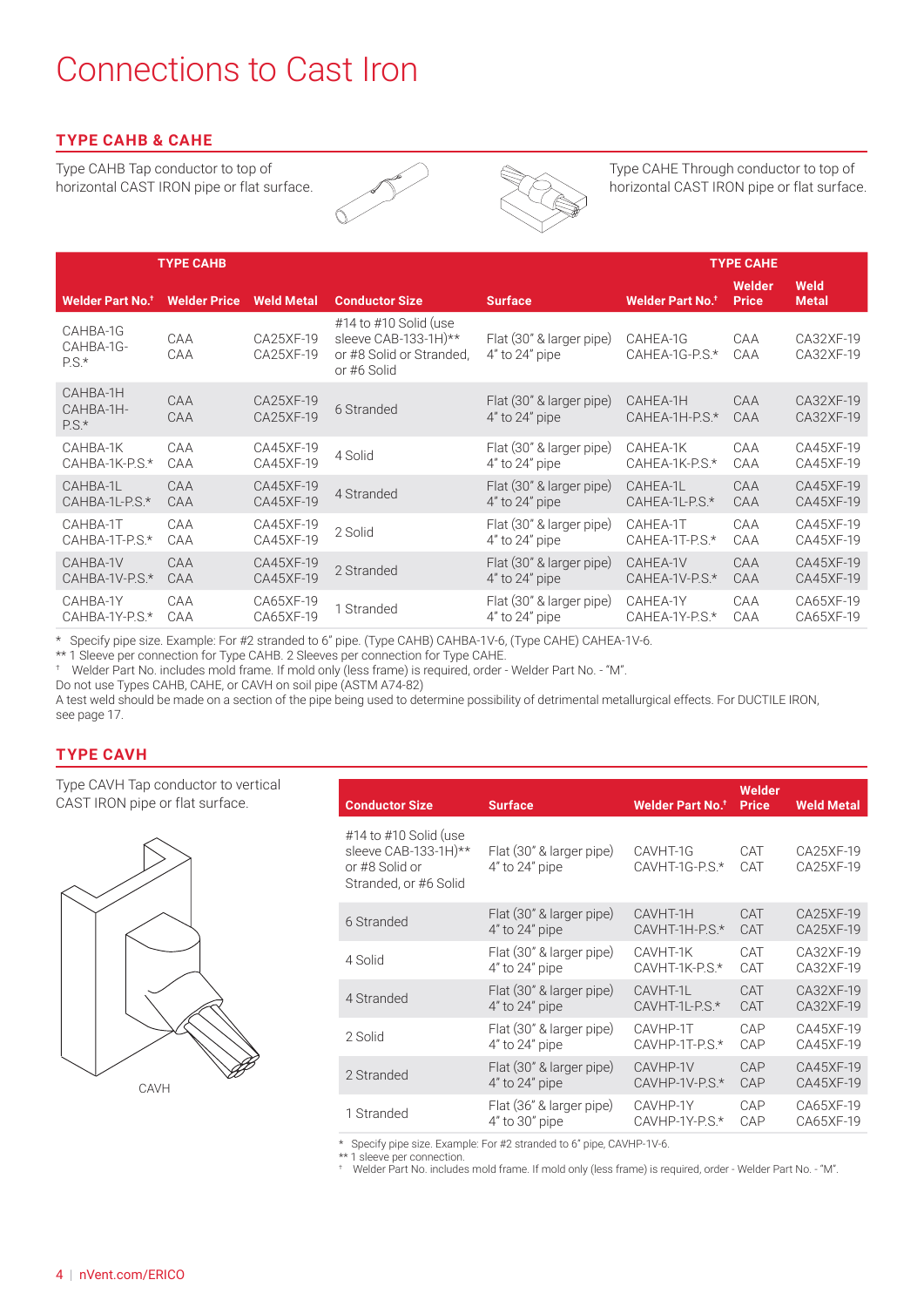### Connections to Ground Rods

#### **TYPE CAGR & CAGT**



|                                    |                                                                                                            | <b>STYLE GR</b>                                                                                              |                                                      |                                                              | <b>STYLE GT</b>                                                                                              |                                                             |                                                                      |
|------------------------------------|------------------------------------------------------------------------------------------------------------|--------------------------------------------------------------------------------------------------------------|------------------------------------------------------|--------------------------------------------------------------|--------------------------------------------------------------------------------------------------------------|-------------------------------------------------------------|----------------------------------------------------------------------|
| <b>Ground Rod Size<sup>1</sup></b> | <b>Conductor Size</b>                                                                                      | <b>Welder Part No.</b> <sup>+</sup>                                                                          | Welder<br><b>Price</b>                               | <b>Weld Metal</b>                                            | <b>Welder Part No.<sup>+</sup></b>                                                                           | Welder<br><b>Price</b>                                      | <b>Weld Metal</b>                                                    |
|                                    | #14 to #10 Solid (use<br>sleeve CAB-133-1H)* or<br>#8 Solid or Stranded, or<br>#6 Solid                    | CAGRT-151G                                                                                                   | CAT                                                  | CA25                                                         | CAGTT-151G                                                                                                   | CAT                                                         | CA32                                                                 |
| Nominal 1/2"<br>(Actual .475 Dia.) | 6 Stranded<br>4 Solid<br>4 Stranded<br>2 Solid<br>2 Stranded<br>1 Stranded<br>1/0 Stranded<br>2/0 Stranded | CAGRT-151H<br>CAGRT-151K<br>CAGRT-151L<br>CAGRT-151T<br>CAGRT-151V<br>CAGRP-151Y<br>CAGRP-152C<br>CAGRP-152G | CAT<br>CAT<br>CAT<br>CAT<br>CAT<br>CAP<br>CAP<br>CAP | CA25<br>CA25<br>CA25<br>CA32<br>CA32<br>CA45<br>CA65<br>CA65 | CAGTT-151H<br>CAGTT-151K<br>CAGTT-151L<br>CAGTP-151T<br>CAGTP-151V<br>CAGTP-151Y<br>CAGTP-152C<br>CAGTP-152G | <b>CAT</b><br>CAT<br>CAT<br>CAP<br>CAP<br>CAP<br>CAP<br>CAP | CA32<br>CA32<br>CA32<br>CA45<br>CA45<br>CA65<br>CA65<br>CA65         |
|                                    | #14 to #10 Solid (use<br>sleeve CAB-133-1H)* or<br>#8 Solid or Stranded, or<br>#6 Solid                    | CAGRT-161G                                                                                                   | CAT                                                  | CA32                                                         | CAGTP-161G                                                                                                   | CAP                                                         | CA45                                                                 |
| Nominal 5/8"<br>(Actual .563 Dia.) | 6 Stranded<br>4 Solid<br>4 Stranded<br>2 Solid<br>2 Stranded<br>1 Stranded<br>1/0 Stranded<br>2/0 Stranded | CAGRT-161H<br>CAGRT-161K<br>CAGRT-161L<br>CAGRP-161T<br>CAGRP-161V<br>CAGRP-161Y<br>CAGRP-162C<br>CAGRP-162G | CAT<br>CAT<br>CAT<br>CAP<br>CAP<br>CAP<br>CAP<br>CAP | CA32<br>CA32<br>CA32<br>CA45<br>CA45<br>CA45<br>CA65<br>CA65 | CAGTP-161H<br>CAGTP-161K<br>CAGTP-161L<br>CAGTP-161T<br>CAGTP-161V<br>CAGTP-161Y<br>CAGTN-162C<br>CAGTN-162G | CAP<br>CAP<br>CAP<br>CAP<br>CAP<br>CAP<br>CAN<br>CAN        | CA45<br>CA65<br>CA65<br>CA65<br>CA65<br>CA65<br>$2-CA45$<br>$2-CA45$ |
|                                    | #14 to #10 Solid (use<br>sleeve CAB-133-1H $)*$ or<br>#8 Solid or Stranded, or<br>#6 Solid                 | CAGRT-181G                                                                                                   | CAT                                                  | CA32                                                         | CAGTP-181G                                                                                                   | CAP                                                         | CA45                                                                 |
| Nominal 3/4"<br>(Actual .682 Dia.) | 6 Stranded<br>4 Solid<br>4 Stranded<br>2 Solid<br>2 Stranded<br>1 Stranded<br>1/0 Stranded<br>2/0 Stranded | CAGRT-181H<br>CAGRP-181K<br>CAGRP-181L<br>CAGRP-181T<br>CAGRP-181V<br>CAGRP-181Y<br>CAGRP-182C<br>CAGRP-182G | CAT<br>CAP<br>CAP<br>CAP<br>CAP<br>CAP<br>CAP<br>CAP | CA32<br>CA45<br>CA45<br>CA45<br>CA45<br>CA45<br>CA65<br>CA65 | CAGTP-181H<br>CAGTP-181K<br>CAGTP-181L<br>CAGTP-181T<br>CAGTP-181V<br>CAGTP-181Y<br>CAGTN-182C<br>CAGTN-182G | CAP<br>CAP<br>CAP<br>CAP<br>CAP<br>CAP<br>CAN<br>CAN        | CA45<br>CA65<br>CA65<br>CA65<br>CA65<br>CA65<br>2-CA45<br>2-CA45     |

1 For plain (unthreaded) copper-clad ground rods only. For threaded copper-clad rods or for steel rods, contact nVent for part number.<br>† Welder Part No. includes mold frame. If mold only (less frame) is required, order - W

\* 1 sleeve per GR connection. 2 sleeves per GT connection.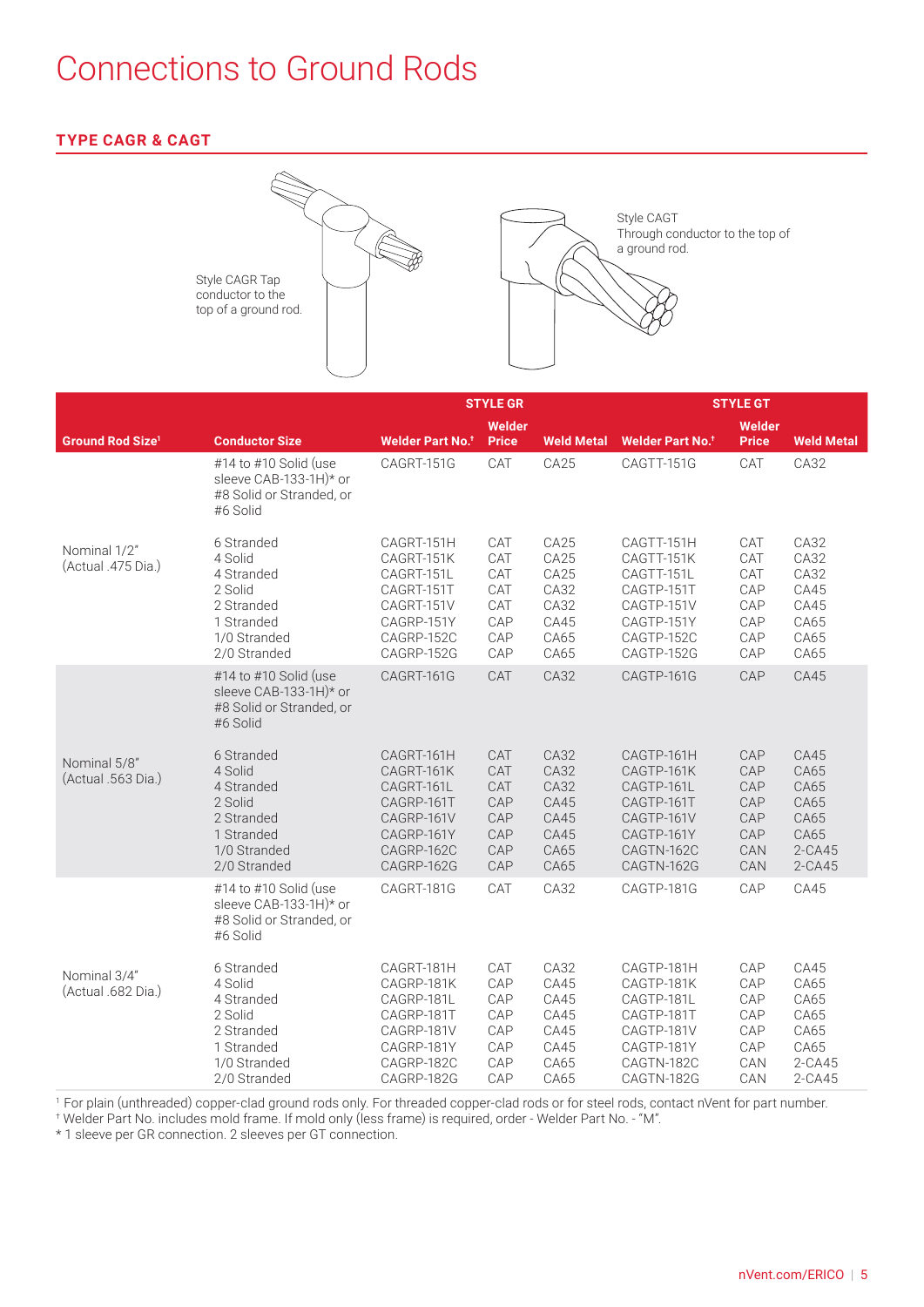### Connections of Cable to Cable

**TYPE CAPC**

|                                                                          | <b>Conductor Size*</b> |                                                                            |                                                                                  |                                        |                                                |
|--------------------------------------------------------------------------|------------------------|----------------------------------------------------------------------------|----------------------------------------------------------------------------------|----------------------------------------|------------------------------------------------|
|                                                                          | <b>Run</b>             | <b>Tap</b>                                                                 | <b>Welder Part No.<sup>+</sup></b>                                               | <b>Welder Price</b>                    | <b>Weld Metal</b>                              |
| Type CAPC<br>Tap cable to a through cable.<br>Also see Type CATA, page 7 | 6 Stranded             | 6 Stranded<br>6 Solid<br>8 Stranded<br>8 Solid                             | CAPCT-1H1H<br>CAPCT-1H1G<br>CAPCT-1H1E<br>CAPCT-1H1D                             | CAT<br>CAT<br>CAT<br>CAT               | CA25<br>CA25<br>CA25<br>CA25                   |
|                                                                          | 4 Stranded             | 4 Stranded<br>6 Stranded<br>6 Solid<br>8 Stranded<br>8 Solid               | CAPCT-1L1L<br>CAPCT-1L1H<br>CAPCT-1L1G<br>CAPCT-1L1E<br>CAPCT-1L1D               | CAT<br>CAT<br>CAT<br>CAT<br>CAT        | CA32<br>CA32<br>CA32<br>CA32<br>CA32           |
|                                                                          | 2 Stranded             | 2 Stranded<br>4 Stranded<br>6 Stranded<br>6 Solid<br>8 Stranded<br>8 Solid | CAPCP-1V1V<br>CAPCP-1V1L<br>CAPCT-1V1H<br>CAPCT-1V1G<br>CAPCT-1V1E<br>CAPCT-1V1D | CAP<br>CAP<br>CAT<br>CAT<br>CAT<br>CAT | CA65<br>CA45<br>CA32<br>CA32<br>CA32<br>CA32   |
|                                                                          | 1 Stranded             | 2 Stranded<br>4 Stranded<br>6 Stranded<br>6 Solid<br>8 Stranded<br>8 Solid | CAPCP-1Y1V<br>CAPCP-1Y1L<br>CAPCP-1Y1H<br>CAPCP-1Y1G<br>CAPCP-1Y1E<br>CAPCP-1Y1D | CAP<br>CAP<br>CAP<br>CAP<br>CAP<br>CAP | CA65<br>CA45<br>CA45<br>CA45<br>CA45<br>CA45   |
|                                                                          | 1/0 Stranded           | 2 Stranded<br>4 Stranded<br>6 Stranded<br>6 Solid<br>8 Stranded<br>8 Solid | CAPCP-2C1V<br>CAPCP-2C1L<br>CAPCP-2C1H<br>CAPCP-2C1G<br>CAPCP-2C1E<br>CAPCP-2C1D | CAP<br>CAP<br>CAP<br>CAP<br>CAP<br>CAP | CA65<br>CA65<br>CA45<br>CA45<br>CA45<br>CA45   |
|                                                                          | 2/0 Stranded           | 2 Stranded<br>4 Stranded<br>6 Stranded<br>6 Solid<br>8 Stranded<br>8 Solid | CAPCN-2G1V<br>CAPCP-2G1L<br>CAPCP-2G1H<br>CAPCP-2G1G<br>CAPCP-2G1E<br>CAPCP-2G1D | CAN<br>CAP<br>CAP<br>CAP<br>CAP<br>CAP | 2-CA45<br>CA65<br>CA65<br>CA65<br>CA65<br>CA65 |

\* For #10 Solid through #14 Tap, use sleeve CAB-133-1H on wire in welder for #6 Stranded Tap.

† Welder Part No. includes mold frame. If mold only (less frame) is required, order - Welder Part No. - "M".

#### **TYPE CASS**



| <b>Conductor Size</b> | <b>Welder Part No.<sup>+</sup></b> | <b>Welder Price</b> | <b>Weld Metal</b> |
|-----------------------|------------------------------------|---------------------|-------------------|
| 12 Solid              | CASST-001                          | CAT                 | CA15              |
| 10 Solid              | CASST-1A                           | CAT                 | CA15              |
| 8 Solid               | CASST-1D                           | CAT                 | CA15              |
| 6 Solid               | CASST-1G                           | CAT                 | CA25              |
| 6 Stranded            | CASST-1H                           | CAT                 | CA25              |
| 4 Solid               | CASST-1K                           | CAT                 | CA25              |
| 4 Stranded            | CASST-1L                           | CAT                 | CA25              |
| 2 Solid               | CASST-1T                           | CAT                 | CA32              |
| 2 Stranded            | CASST-1V                           | CAT                 | CA32              |
| 1 Stranded            | CASST-1Y                           | CAT                 | CA32              |
| 1/0 Stranded          | CASSP-2C                           | CAP                 | CA45              |
| 2/0 Stranded          | CASSP-2G                           | CAP                 | CA65              |

† Welder Part No. includes mold frame. If mold only (less frame) is required, order - Welder Part No. - "M".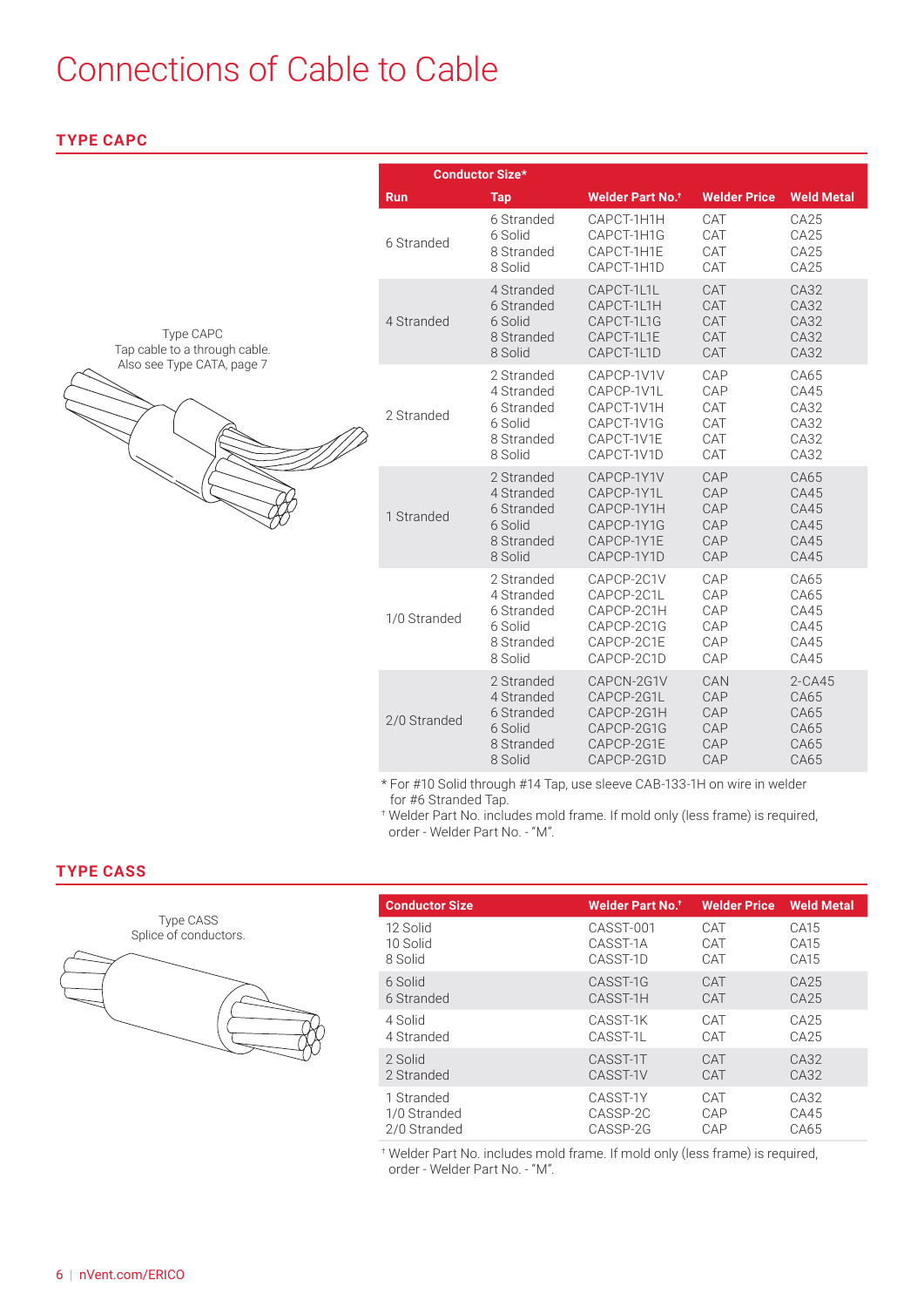### Connections of Cable to Cable

#### **TYPE CATA**

Type CATA connections are available for any combination of run and tap conductor sizes. For small size taps, the Type CAPC is recommended. Contact your local distributor or nVent for additional information.



#### **CONCENTRIC STRAND COPPER CABLE**

|            | <b>Cable Size</b>                    |                                        |                   |                      |
|------------|--------------------------------------|----------------------------------------|-------------------|----------------------|
| <b>Run</b> | <b>Tap</b>                           | <b>Welder Part No.</b>                 | <b>Mold Price</b> | <b>Weld Metal</b>    |
| 2          | $\overline{2}$<br>4                  | CATAN-1VIV<br>CATAN-1V1L               | CAN<br>CAN        | CA45<br>CA45         |
|            | 2<br>$\overline{4}$                  | CATAN-1Y1Y<br>CATAN-1Y1V<br>CATAN-1Y1L | CAN<br>CAN<br>CAN | CA45<br>CA45<br>CA45 |
| 1/0        | $\overline{2}$<br>4                  | CATAN-2C1Y<br>CATAN-2C1V<br>CATAN-2C1L | CAN<br>CAN<br>CAN | CA45<br>CA45<br>CA45 |
| 2/0        | $\overline{1}$<br>$\mathcal{P}$<br>4 | CATAN-2G1Y<br>CATAN-2G1V<br>CATAN-2G1L | CAN<br>CAN<br>CAN | CA45<br>CA45<br>CA45 |

### Connections of Cable to Lug

#### **TYPE CALA**

Type CALA Cable terminals (Lugs).



| <b>Conductor Size</b>                               | Welder<br>Part No. <sup>+</sup>                  | Welder<br><b>Price</b> | Weld<br><b>Metal</b> | Lug Part No. <sup>3</sup> | Lug Size | <b>Stud</b><br><b>Size</b> |
|-----------------------------------------------------|--------------------------------------------------|------------------------|----------------------|---------------------------|----------|----------------------------|
| #8 Solid or<br>Stranded<br>or #6 Solid <sup>1</sup> | CALAT-1G                                         | CAT                    | CA25                 |                           |          |                            |
| $6$ Stranded <sup>2</sup>                           | CALAT-1H                                         | CAT                    | CA25                 |                           |          |                            |
| 4 Solid<br>4 Stranded                               | CALAT-1K<br>CALAT-1L                             | CAT<br>CAT             | CA25<br>CA25         | CAB-101-AA                | 1/16X1/2 | 1/4                        |
| 2 Solid<br>2 Stranded                               | CALAT-1T<br>CALAT-1V                             | CAT<br>CAT             | CA32<br>CA32         |                           |          |                            |
| 1 Stranded                                          | CALAT-1Y                                         | CAT                    | CA32                 |                           |          |                            |
| 1/0 Stranded                                        | CALAP-2C                                         | CAP                    | CA45                 |                           |          |                            |
| 2/0 Stranded                                        | CALAP-2G                                         | CAP                    | CA45                 | CAB-101-CE                | 1/8X1    | 3/8                        |
|                                                     | $\sim$ $\sim$ $\sim$ $\sim$ $\sim$ $\sim$ $\sim$ |                        | $\cdots$             |                           |          |                            |

1 Requires sleeve CAB-133-1L (1 per connection).

2 Requires sleeve CAB-112 (1 per connection).

<sup>3</sup> Two hold lugs also available.

† Welder Part No. includes mold frame. If mold only (less frame) is required, order - Welder Part No. - "M".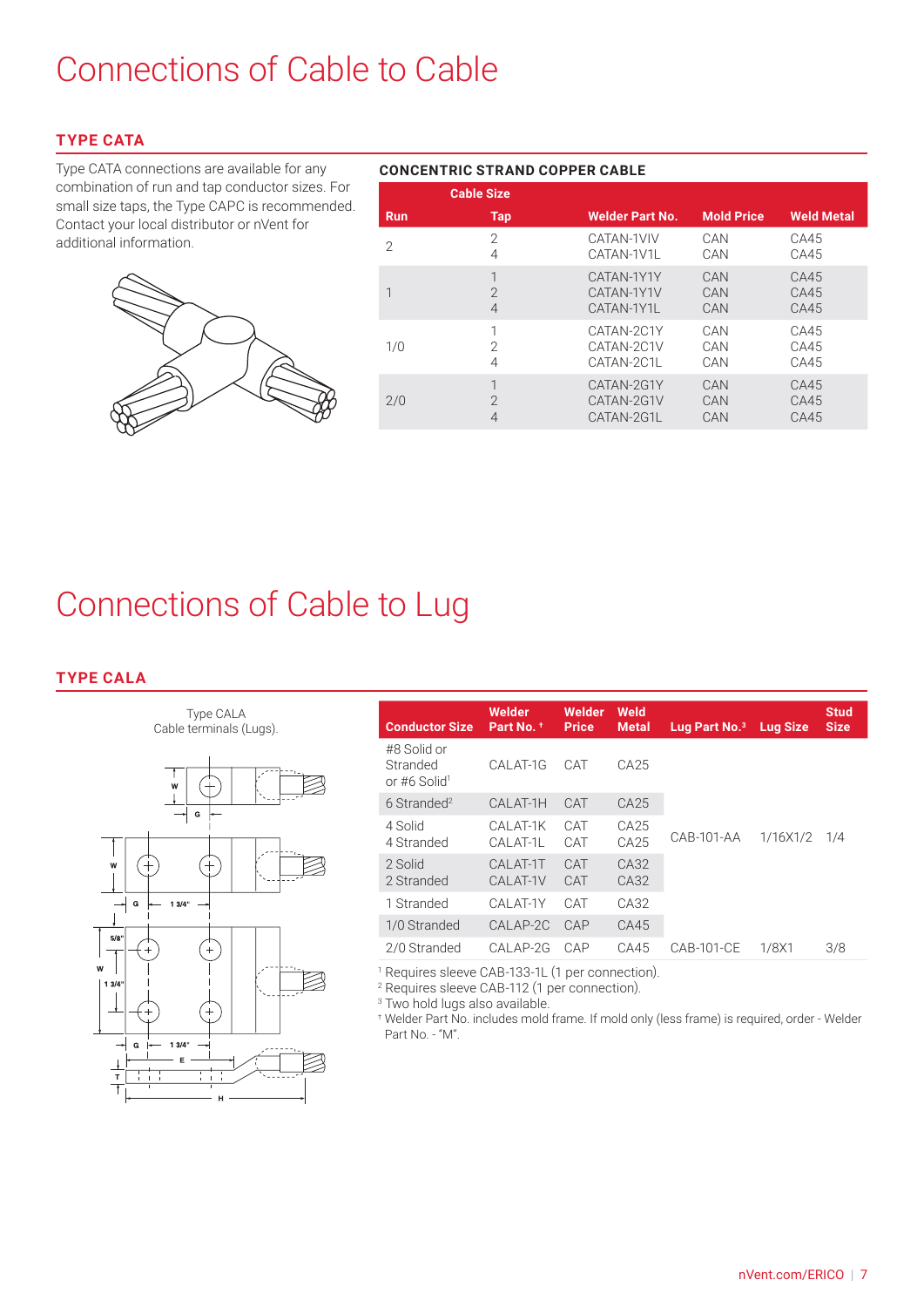#### **BONDING STRAPS FOR PIPE THAWING**

Bond Strap Cadweld Joint Bonding Tee Bonding Bond Before Placing Riser In colder climates, water distribution pipes occasionally freeze in the winter. To thaw the ice, a high current (for example, from a welding machine) is applied to heat the pipe and thaw the ice. To accomplish this, each pipe joint must be efficiently bonded to control the electrical path and to prevent burning the pipe gaskets. 3/4" wide copper bonding straps, welded to the pipe with Cadweld connections, provide the necessary bond or current path across the pipe joints. The bonding strips have been tested at over 500 amperes. The straps may also be used to provide continuity for Cathodic protection or grounding systems. **STRAPS**

| <b>Size</b>         | Part No.      |
|---------------------|---------------|
| 1/16" x 3/4"        | CAA817A - "L" |
| $1/16'' \times 1''$ | CAA817B - "L" |

L = Length in inches

#### **TO CAST IRON OR DUCTILE IRON PIPE**

| <b>Pipe Size</b> | 1/16" x 3/4" Strap Mold Part No. <sup>+</sup> | 1/16" x 1" Strap and Wider Mold Part No. <sup>+</sup> | <b>Price Key</b> | <b>Weld Metal</b> |
|------------------|-----------------------------------------------|-------------------------------------------------------|------------------|-------------------|
| $4" - 12"$       | CACHA-ADC-A                                   | CACHA-AEC-A                                           | CAA              | CA32XF19          |
| $14" - 30"$      | CACHA-ADC-B                                   | CACHA-AEC-B                                           | CAA              | $C$ A32XF19       |
| Over 30"         | CACHA-ADC                                     | CACHA-AEC                                             | CAA              | $C$ A32XF19       |
| As Specified #   | $CACHA-ADC-(PS)*$                             | $CACHA-AEC-(PS)*$                                     | CAA              | $C$ A32XF19       |

#### **TO STEEL PIPE**

| <b>Pipe Size</b> | 1/16" x 3/4" Strap Mold Part No. <sup>+1</sup> | 1/16" x 1" Strap and Wider Mold Part No. <sup>†</sup> | <b>Price Kev</b> | <b>Weld Metal</b> |
|------------------|------------------------------------------------|-------------------------------------------------------|------------------|-------------------|
| $4" - 12"$       | CACHA-ADS-A                                    | CACHA-AES-A                                           | CAA              | CA32              |
| $14" - 30"$      | CACHA-ADS-B                                    | CACHA-AES-B                                           | CAA              | CA32              |
| Over 30"         | CACHA-ADS                                      | CACHA-AES                                             | CAA              | CA32              |
| As Specified #   | $CACHA-ADS-(PS)*$                              | $CACHA-AES-(PS)*$                                     | CAA              | CA32              |

† Mold part number listed is mold with frame. For mold only, add suffix - M to part number (e.g., CACHA-ADC-M).

# When only one pipe size is involved, order mold to fit that pipe size.

\* Add pipe size (PS).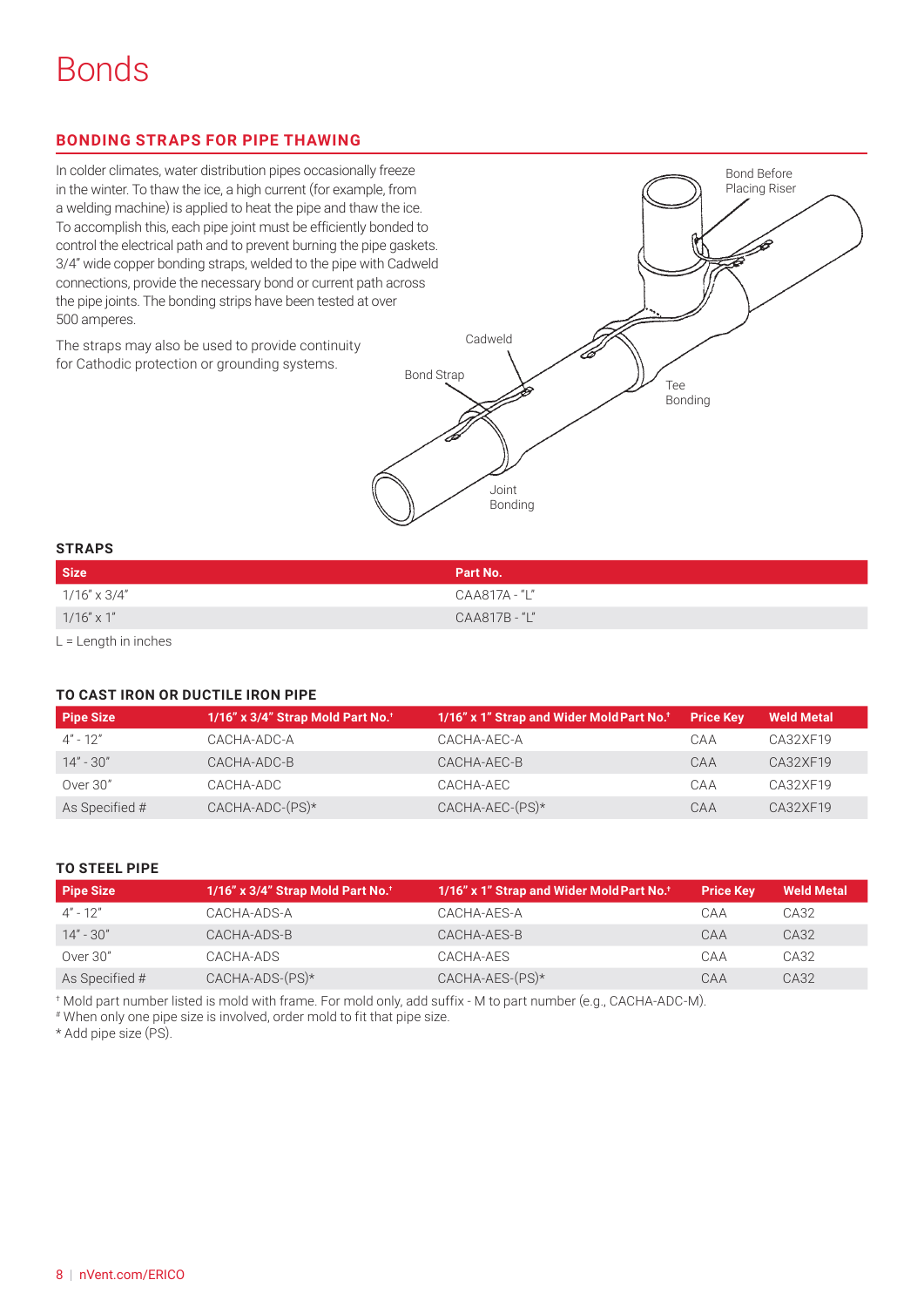#### **"PUNCHED STRAP" BOND FOR STEEL PIPE**

The Cadweld "Punched Strap" Bond allows bonding across joints of steel pipe with a bond of approximately 1/0 AWG size using a CA15 Weld Metal. This allows larger size bonds on steel pressure pipe covered by ANSI/ASME B31. (See page 16).

The Punched Strap bond is fabricated from 1/16" x 1-1/4" soft copper, allowing easy hand forming over the pipe coupling.

The 5-hole model is used on "Dresser Type" pipe couplings with two welds to the pipe and three to the coupling, made through the holes.

A 2-hole model (the 'B' dimensions are zero) is used across standard mechanical joints or across "Dresser Type" joints when the coupling does not have to be bonded.

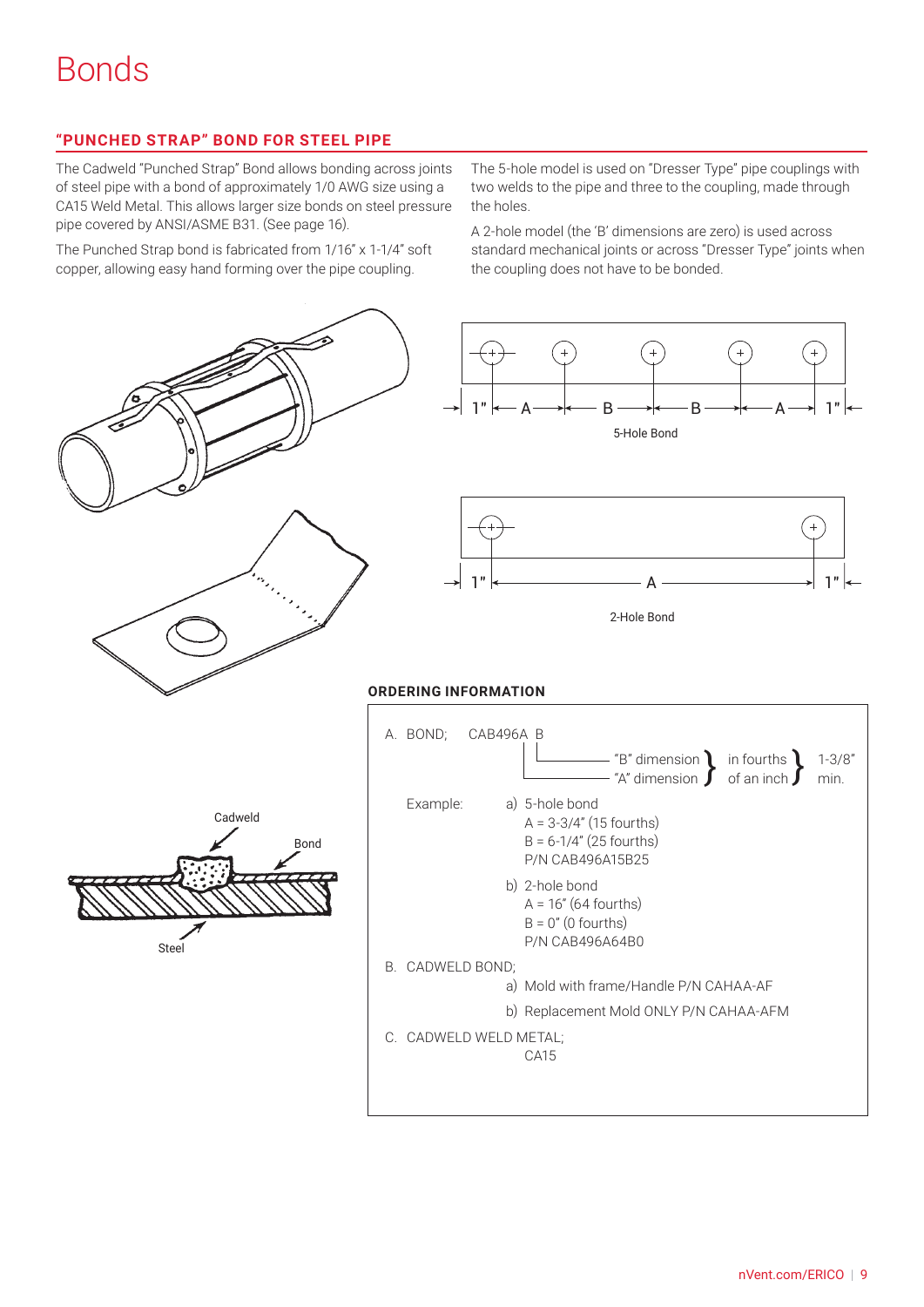#### **FORMED TERMINAL**

#### **FACTORY MADE BONDS**

Bonds with terminals formed on the ends are often used for bonding pipe joints and fittings. The formed terminal allows a smaller weld metal size to be used.

| <b>Conductor Size</b> | <b>Insulated Bond Part No.</b> | <b>Bare Bond Part No.</b>       |
|-----------------------|--------------------------------|---------------------------------|
| #2                    | $CAF1-1V - length in inches$   | $CAF2-1V - length in$<br>inches |
| 1/0                   | $CAF1-2C$ – length in inches   | $CAF2-2C$ – length in<br>inches |
| 2/0                   | $CAF1-2G$ – length in inches   | $CAF2-2G$ – length in<br>inches |



#### **FIELD MADE BONDS**

Formed Terminal Bonds may be made in the field using sleeves (one per conductor end) and forming them in the hammer dies listed.

| <b>Conductor Size</b> | <b>Sleeve Part No.</b> | <b>Hammer Die Part No.</b> |
|-----------------------|------------------------|----------------------------|
| #4                    | $CAS-20-F$             | J <sub>D11</sub>           |
| #2                    | $CAS-09-F$             | JDO9                       |
| 1/0                   | $CAS-05-F$             | JDO5                       |
| 2/0                   | $CAS-03-F$             | JDO3                       |

#### **WELDERS FOR FORMED TERMINAL BONDS**



**for STEEL Pipe.**

**see page 17.**

#### **Type CAFC Welders for CAST IRON Pipe.**

Do not use on soil pipe. (ASTM A74-82).

A test weld should be made on a section of the pipe being used to determine possibility of detrimental metallurgical effects.



|                                                          | <b>STEEL</b>                       |                        |                      |                                 |                                                | <b>CAST IRON</b>                |                        |                        |
|----------------------------------------------------------|------------------------------------|------------------------|----------------------|---------------------------------|------------------------------------------------|---------------------------------|------------------------|------------------------|
| <b>Surface</b>                                           | Welder<br>Part No. <sup>+</sup>    | Welder<br><b>Price</b> | Weld<br><b>Metal</b> | <b>Conductor</b><br><b>Size</b> | <b>Surface</b>                                 | Welder<br>Part No. <sup>+</sup> | Welder<br><b>Price</b> | <b>Weld Metal</b>      |
| Flat (10" & larger pipe)<br>4" pipe<br>6 to 8" pipe      | CAFSA-1L<br>CAFSA-1LA<br>CAFSA-1LB | CAA<br>CAA<br>CAA      | CA25<br>CA25<br>CA25 | #4                              | Flat (30" & larger pipe)<br>$4"$ to $24"$ pipe | CAFCA-1L<br>CAFCA-1L-P.S*       | CAA<br>CAA             | CA32XF-19<br>CA32XF-19 |
| Flat (10" & larger pipe)<br>4" pipe<br>6 to 8" pipe      | CAFSA-1V<br>CAFSA-1VA<br>CAFSA-1VB | CAA<br>CAA<br>CAA      | CA25<br>CA25<br>CA25 | #2                              | Flat (30" & larger pipe)<br>$4"$ to $24"$ pipe | CAFCA-1V<br>CAFCA-1V-P.S*       | CAA<br>CAA             | CA32XF-19<br>CA32XF-19 |
| Flat (12" & larger pipe)<br>4" pipe<br>$6$ to $10"$ pipe | CAFSA-2C<br>CAFSA-2CA<br>CAFSA-2CB | CAA<br>CAA<br>CAA      | CA32<br>CA32<br>CA32 | 1/0                             | Flat (30" & larger pipe)<br>$4"$ to $24"$ pipe | CAFCA-2C<br>CAFCA-2C-P.S*       | CAA<br>CAA             | CA45XF-19<br>CA45XF-19 |
| Flat (12" & larger pipe)<br>4" pipe<br>$6$ to $10"$ pipe | CAFSA-2G<br>CAFSA-2GA<br>CAFSA-2GB | CAA<br>CAA<br>CAA      | CA45<br>CA45<br>CA45 | 2/0                             | Flat (36" & larger pipe)<br>$4"$ to 30" pipe   | CAFCA-2G<br>CAFCA-2G-P.S*       | CAA<br>CAA             | CA65XF-19<br>CA65XF-19 |

\* Indicate pipe size.

† Replacement molds (graphite portion) are available by ordering Welder Part No. - "M".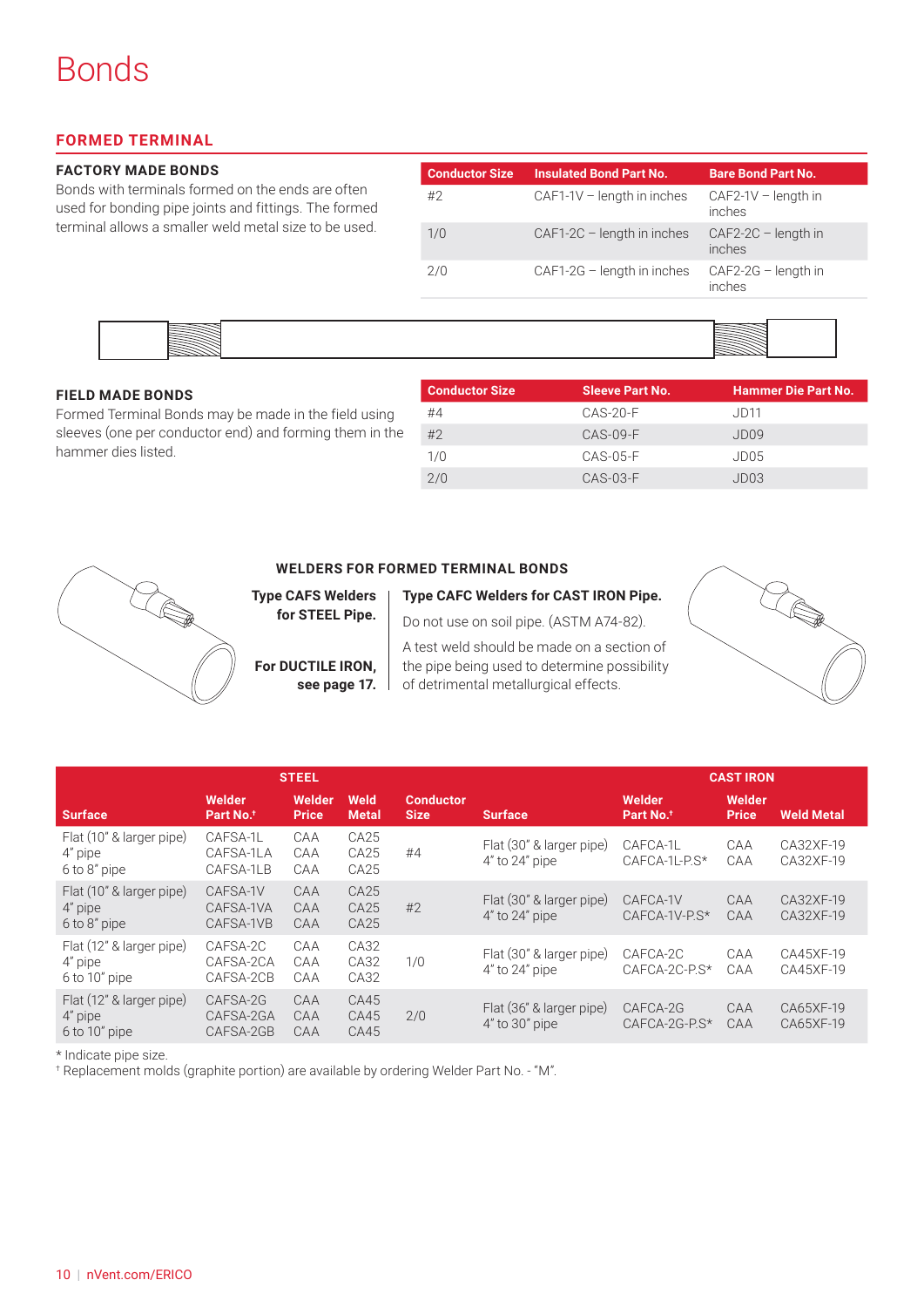#### **FORMED TERMINAL WITH PIGTAILS**



#### **FACTORY MADE BONDS WITH PIGTAILS FOR "DRESSER TYPE" PIPE COUPLINGS**

Insulated, formed terminal bonds with insulated pigtails are used to bond across the joint and to bond both the middle ring and follower ring of Dresser Type Couplings.

| <b>Conductor Size Pigtail Size</b> |           | <b>Bond Part No.</b>     |
|------------------------------------|-----------|--------------------------|
| #2                                 | #12 Solid | CAD1-1V-length in inches |
| 1/0                                | 8 Solid   | CAD1-2C-length in inches |



Type CADS Welders for Steel Pipe

#### **TYPE DC WELDERS FOR CAST IRON PIPE**

Do not use on soil pipe. (ASTM A-74-82).

A test weld should be made on a section of the pipe being used to determine possibility of detrimental metallurgical effects.

|  | For DUCTILE IRON, See page 17. |  |  |
|--|--------------------------------|--|--|
|  |                                |  |  |

|                   |                                                    | <b>TERMINAL WELDER</b>             |                                             |                        | <b>PIGTAIL WELDER</b>               |                     |                        |
|-------------------|----------------------------------------------------|------------------------------------|---------------------------------------------|------------------------|-------------------------------------|---------------------|------------------------|
| Bond <sup>1</sup> | <b>Pipe Size</b>                                   | Welder Part No. <sup>+</sup>       | <b>Welder Price</b>                         | <b>Weld Metal</b>      | <b>Welder Part No.</b> <sup>+</sup> | <b>Welder Price</b> | <b>Weld Metal</b>      |
|                   |                                                    |                                    | <b>TYPE CADS WELDERS FOR STEEL PIPE</b>     |                        |                                     |                     |                        |
| $CAD1-1V (#2)$    | 4" pipe<br>6" to 8" pipe<br>10" & larger pipe      | CADSA-1VA<br>CADSA-1VB<br>CADSA-1V | CAA<br>CAA<br>CAA                           | CA25<br>CA25<br>CA25   | CAHAA-1G                            | CAA                 | CA15                   |
| CAD1-2C (1/0)     | 4" pipe<br>$6"$ to $10"$ pipe<br>12" & larger pipe | CADSA-2CA<br>CADSA-2CB<br>CADSA-2C | CAA<br>CAA<br>CAA                           | CA32<br>CA32<br>CA32   | CAHAA-1D                            | CAA                 | CA <sub>15</sub>       |
|                   |                                                    |                                    | <b>TYPE CADS WELDERS FOR CAST IRON PIPE</b> |                        |                                     |                     |                        |
| CAD1-1V (#2)      | $4$ to $24"$ pipe<br>30" & larger pipe             | CADCA-1VA-P.S.*<br>CADCA-1V        | CAA<br>CAA                                  | CA32XF-19<br>CA32XF-19 | $CAHBA-1G-PS.*$<br>CAHBA-1G         | CAA<br>CAA          | CA25XF-19<br>CA25XF-19 |
| CAD1-2C (1/0)     | $4$ to $24"$ pipe<br>30" & larger pipe             | $CADCA-2C-P.S.*$<br>CADCA-2C       | CAA<br>CAA                                  | CA45XF-19<br>CA45XF-19 | $CAHBA-1D-PS.*$<br>CAHBA-1D         | CAA<br>CAA          | CA25XF-19<br>CA25XF-19 |

\* Add pipe size. Example: CADCA-IV-12 for 12" pipe.

† Welder Part No. includes mold frame. If mold only (less frame) is required, order - Welder Part No. - "M".

1 For factory made bonds listed above.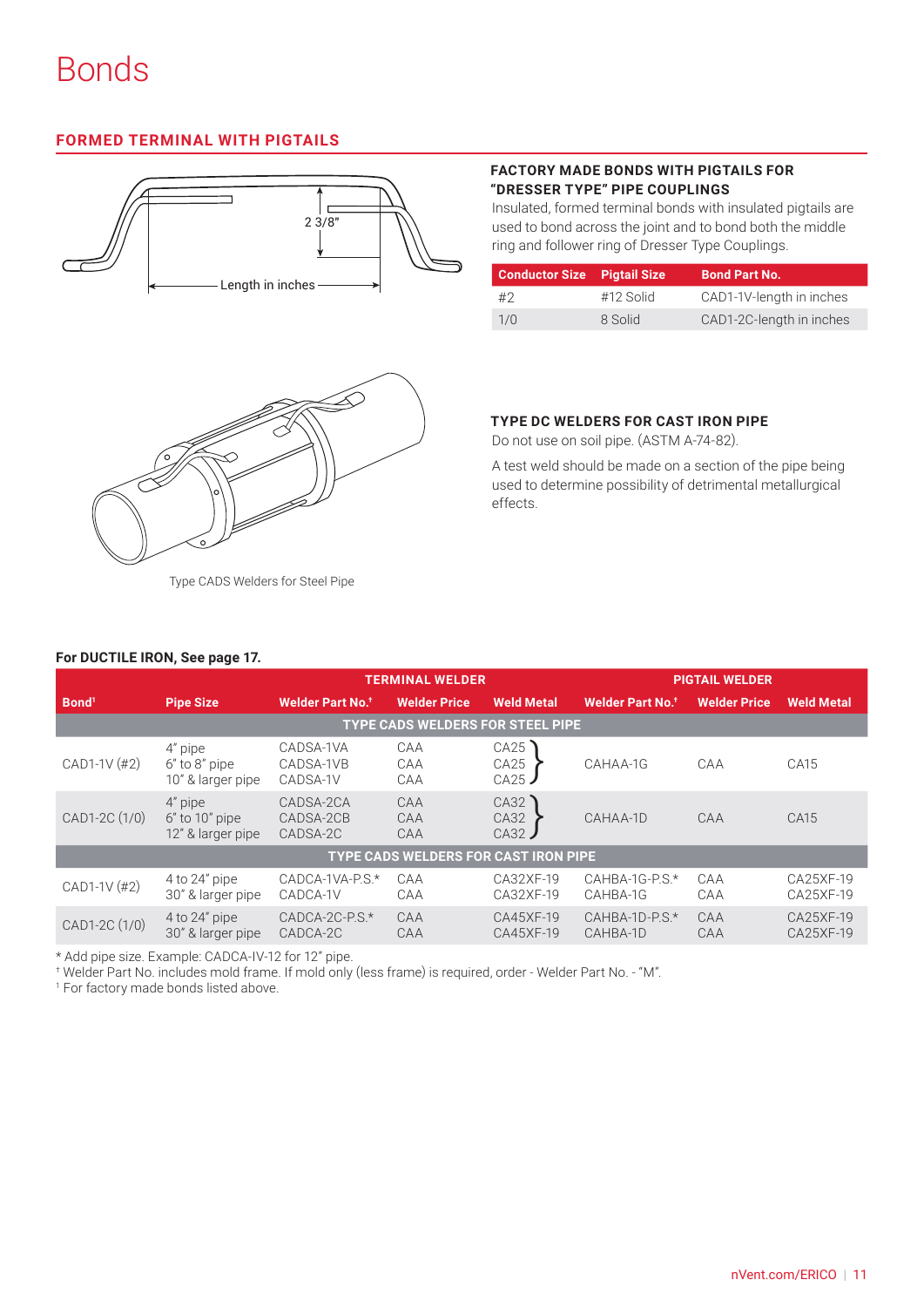### Welders and Molds

#### **CADWELD WELDERS AND MOLDS**

When making a Cadweld connection, an accurate control of the Cadweld process is accomplished by using a semi-permanent graphite mold. Control is exercised over the direction and speed of the molten Cadweld weld metal flow and final shape. The graphite used in a Cadweld mold is a high temperature type that lasts for an average of 50 to 100 Cadweld connections under normal usage.





Welder Price CAA is a solid block with a hold-down handle.\*

\* Welder Part No. includes mold frame. If mold only (less frame) is required, order - Welder Part No. - "M".

### Weld Metal

#### **CADWELD WELD METAL**

Cadweld weld metal is a mixture of copper oxide and aluminum, packaged by size in plastic tubes. Each tube contains the starting material at the bottom of the plastic tube, with the Weld Metal on top. These materials are not explosive and not subject to spontaneous ignition. These containers are packaged in boxes along with metal disks. Each weld uses one disk.

Two types of Cadweld weld metal are used for Cathodic protection connections:

- 1. F-33 alloy is used for all connections of cable to cable and cable to steel or stainless steel pipe. The F-33 weld metal containers have green caps.
- 2. XF-19 alloy is used for all connections to cast iron. XF-19 weld metal containers have orange caps.

NOTE: For DUCTILE IRON, see page 17.



|             | <b>PACKED PER</b> |           |  |
|-------------|-------------------|-----------|--|
| <b>Size</b> | $Box**$           | Std. Pkg. |  |
| CA15        | 20                | 100       |  |
| CA25        | 20                | 100       |  |
| CA32        | 20                | 100       |  |
| CA45        | 20                | 100       |  |
| CA65        | 20                | 100       |  |

\* XF-19 Alloy packed in same quantities. XF-19 Alloy not available in 15 size.

\*\* Disks are included.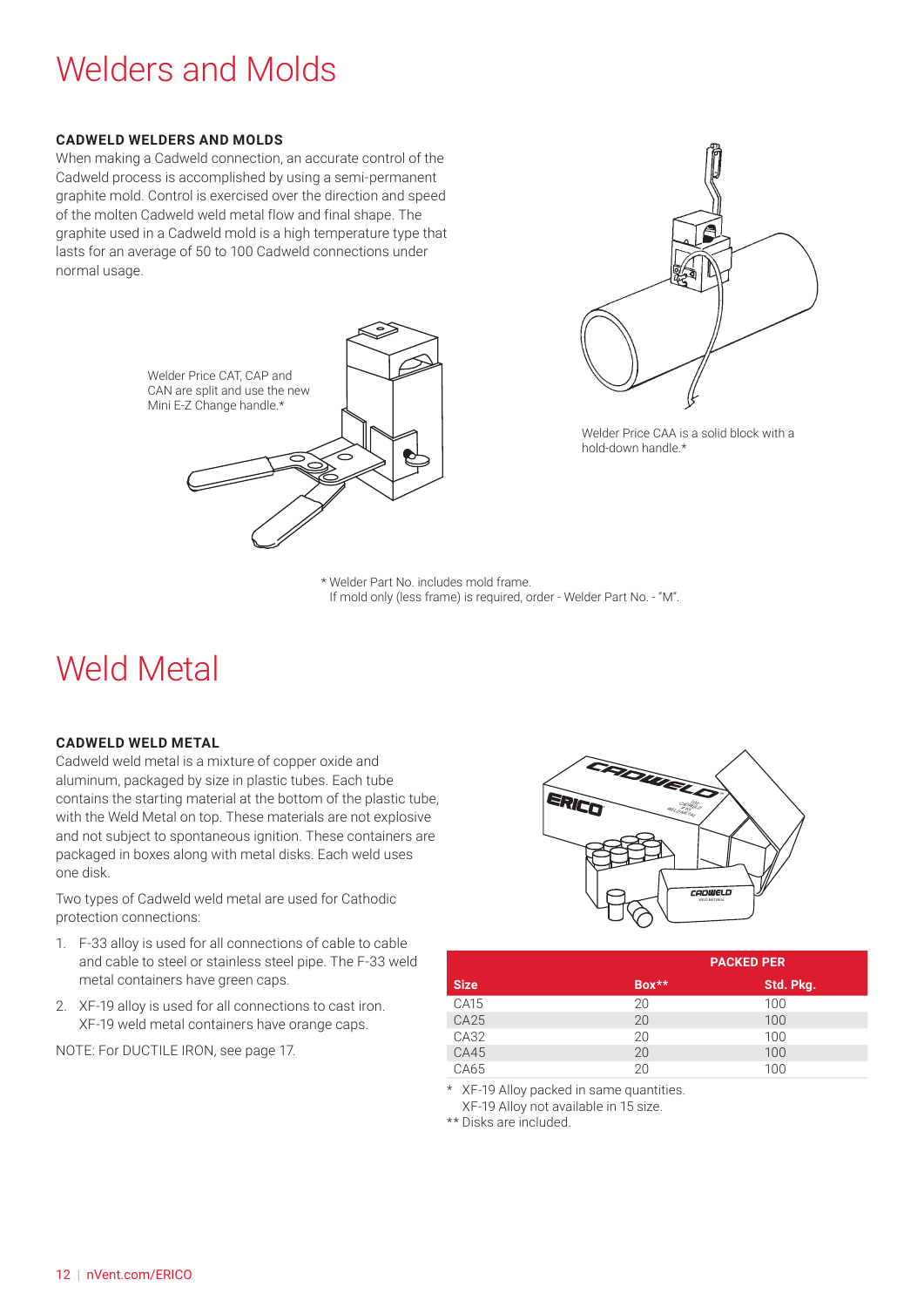### Tools and Materials



**CADWELD WRAP SLEEVE CAB140A** Cadweld Wrap Sleeve is wrapped around the cable until the diameter is about the same as the cable opening in the mold.









#### **MOLD CLEANER CAB-136-A**

Mold Cleaners are useful for removing the slag from CAA molds after making a Cadweld connection.

#### **ADAPTER SLEEVES**

Small conductors may be built up to fit the opening of larger size welders using either adapter sleeves or shim stock.

| <b>Cable Size</b> |             | <b>Use Adapter</b>     | Use in Mold for<br><b>Conductor Size</b> |              |  |
|-------------------|-------------|------------------------|------------------------------------------|--------------|--|
| <b>Stranded</b>   | Solid       | <b>Sleeve Part No.</b> | <b>Stranded</b>                          | <b>Solid</b> |  |
| #12, 14           | #10, 12, 14 | CAB-133-1H             | #6                                       | #6           |  |
| 10                | 8.10        | CAB-133-1K             | $- -$                                    | 4            |  |
| 7, 8, 10          | 6.8         | CAB-133-1L             | 4                                        |              |  |
|                   | 5           | CAB-112                |                                          |              |  |

Adapter sleeves can be used when a limited number of connections are to be made with a smaller conductor in a larger welder.

#### **CADWELD SLEEVE KIT**

| <b>T427 Includes:</b> |                 |               |                 |
|-----------------------|-----------------|---------------|-----------------|
| Product#              | <b>Quantity</b> | Product#      | <b>Quantity</b> |
| B1331H                | 25              | <b>B1332L</b> | 8               |
| <b>B1331L</b>         | 25              | B1332Q        | 12              |
| B112                  | 18              | <b>B140A</b>  | 10              |
| <b>B1331V</b>         | 10              | <b>B117A</b>  | 20              |
| <b>B1331Y</b>         | 10              | <b>B117B</b>  | 10              |
| <b>B1332C</b>         | $\mathsf{Q}$    | <b>B117C</b>  | 10              |
| <b>B1332G</b>         | 10              | T320A         | 10              |

#### **SUREFIRETM CAT-111**

Self-igniting propane torch head. Squeeze the control knob for an instant flame. Release and it's out. No flame adjusting. And, the burn tip remains cool during normal use. Operates on its side or upside down. Can withstand 60-MPH winds without flareout. Saves fuel. Safer to use. Fits all standard 14 and 16 oz. propane cylinders.

SUREFIRE™ is a trademark of IPI.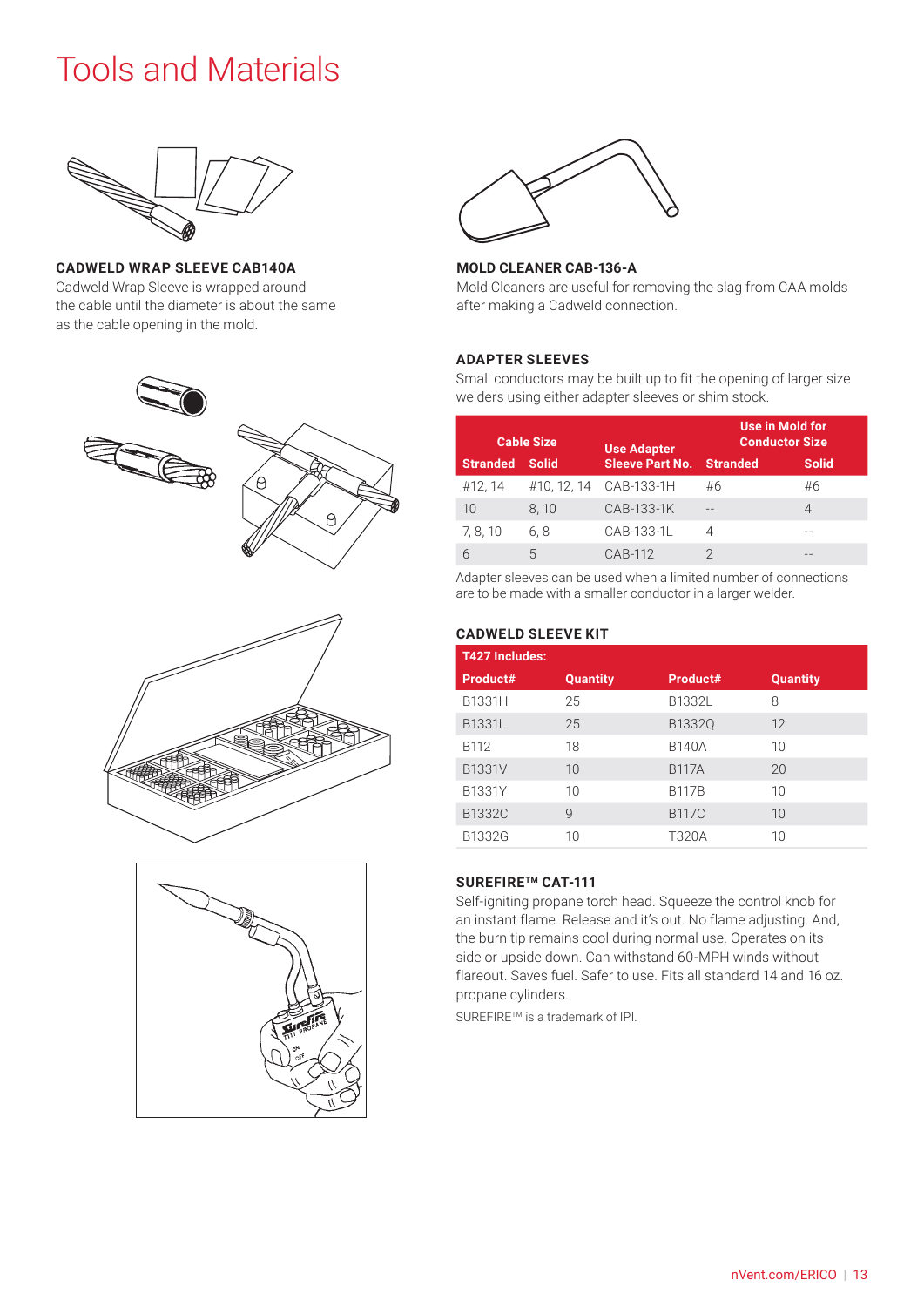### Tools and Materials



| Cat. No.   | <b>Description</b>                                 |
|------------|----------------------------------------------------|
| CAB-321-30 | Extension including Flint Ignitor (30 inches long) |
| CAT-320    | Replacement Flint Ignitor Only                     |
| CAT-320-A  | <b>Replacement Flints</b>                          |
| CAB-322    | Lead Holding Clip - Fits all CAA Price Welders     |







**CAB-319 VERTICAL**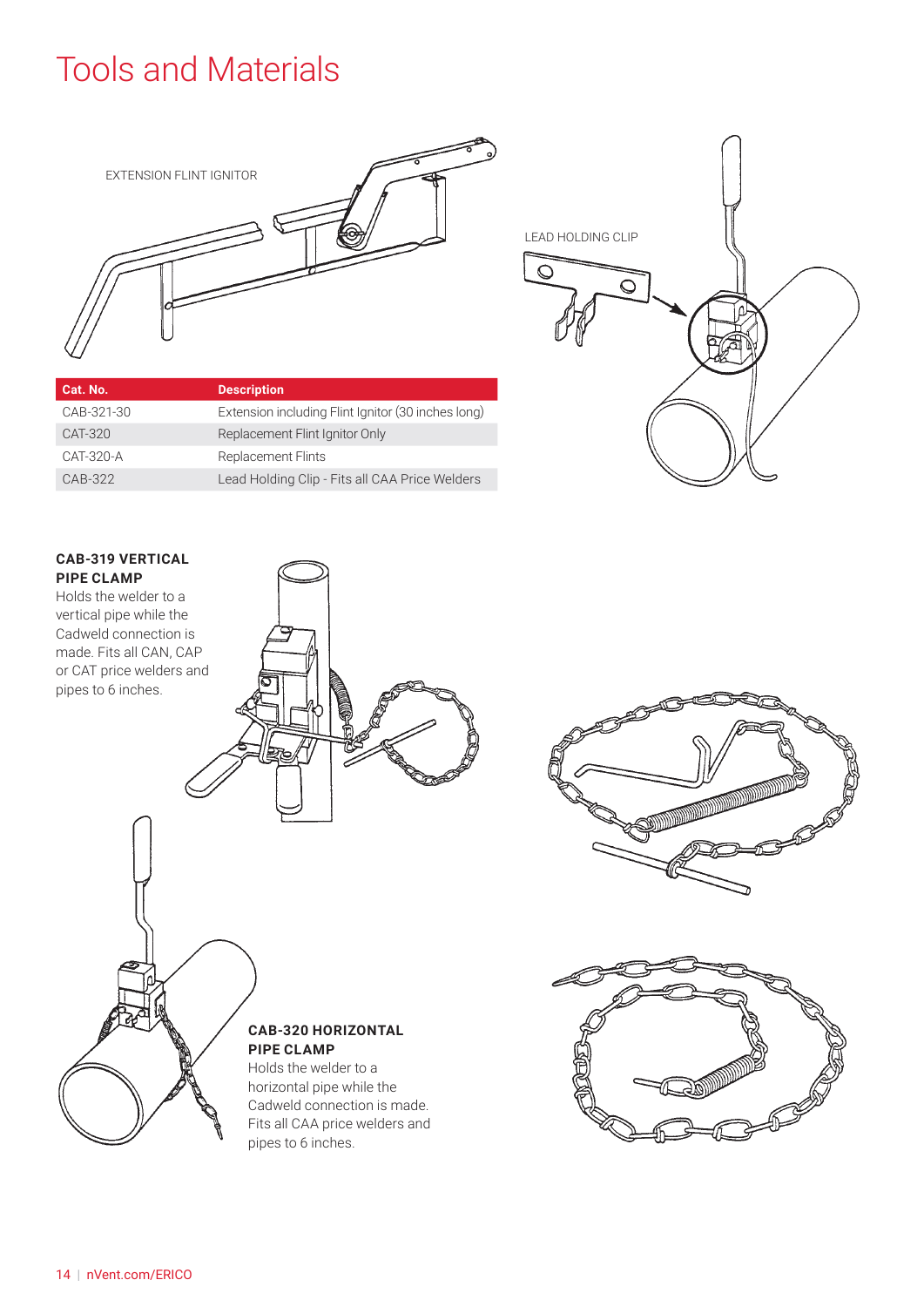### Tools and Materials



#### **TOOL BOXES AND TOOLS**

| <b>Item</b>                | Part No.             |
|----------------------------|----------------------|
| <b>TOOL BOXES ONLY</b>     | CAT-396              |
| COMPLETE KIT BOX AND TOOLS | CAT-343 <sup>1</sup> |
| RASP                       | CAT-321              |
| Replacement blade for Rasp | CAT-321-A            |
| Flint Ignitor              | CAT-320              |
| <b>Screw Driver</b>        | CAT-305              |
| Wire Brush                 | CAT-336              |
| <b>Crimping Tool</b>       | CAT-335              |
| Disk Container             | CAT-328              |
| Card Cloth Brush           | CAT-313              |
| File and Handle            | CAT-329              |
| Mold Sealer                | CAT-403              |
|                            |                      |

Tools also available separately.

1 Uses tool box CAT-396

#### **BRUSH**

The **CAT-313** Card Cloth Brush is used to clean all types of copper conductors. Its short stiff bristles provide for easy removal of oxides.





#### **MOLD SEALER**

Mold Sealer is required around the cable on outside of the Cadweld mold for Types CAHA, CAHB, CAHC, and CAHE.

**CAT-403** - 2# Package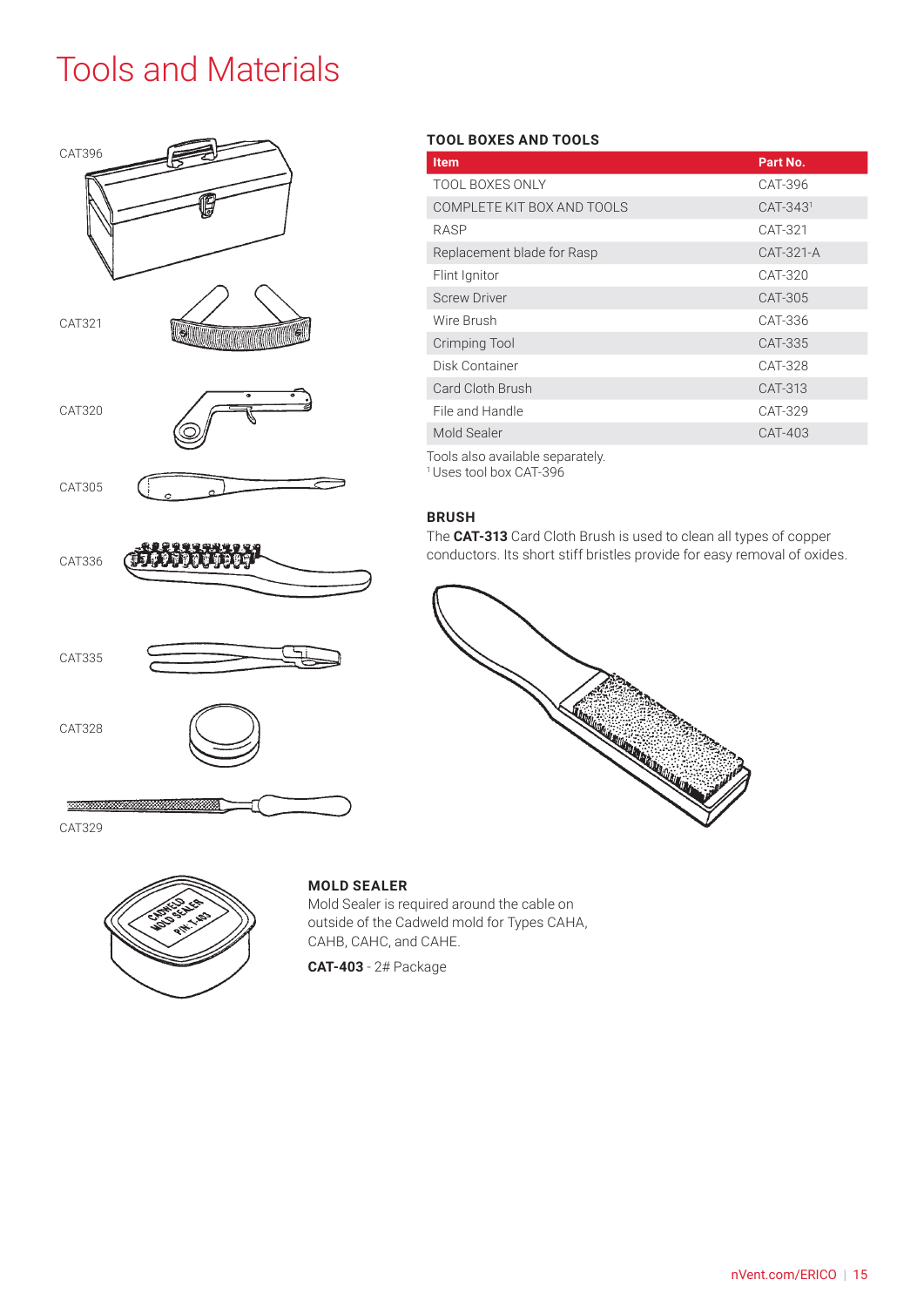#### **PIPING CODE**

#### **CADWELD CONNECTIONS TO PIPELINES**

- 1. The American Society of Mechanical Engineers\* (ASME) publishes codes relating to the design and installation of pressure piping systems:
	- 1.1. ANSI/ASME B31.8- 2000, GAS TRANSMISSION AND DISTRIBUTION PIPING SYSTEMS.
	- 1.2. ANSI/ASME B31.4- 1998, LIQUID TRANSPORTATION SYSTEMS FOR HYDROCARBONS, LIQUID PETROLEUM GAS, ANHYDROUS AMMONIA, AND ALCOHOLS.
- 2. In both, under Corrosion Control, the standard allows the attachment of electrical leads using exothermic welding but limits the size of the weld metal used to:
	- 2.1. CA15 for steel pipe.
	- 2.2. CA32XF19 for cast, wrought and ductile iron pipe.
- 3. These restrictions allow for the welding of #4 AWG and smaller wire to steel pipe using Cadweld Cathodic Type CAHA connections and #6 AWG and smaller to cast, wrought, and ductile iron using Type CAHB connections.

When larger sized conductors must be attached to pressure piping systems covered by these codes, several alternative solutions are available:

- 3.1. Using a Formed Terminal Bond (page 10), a #2 AWG can be welded to cast, wrought and ductile iron with a CA32XF19.
- 3.2. Using a Cadweld Bonding Strap (page 8), a 1/6" x 1" copper strip (equivalent to slightly smaller than a #1 AWG) can be welded to a cast, wrought and ductile iron pipe with a CA32XF19.
- 3.3. The "Punched Strap" Bond (page 9) (1/16" x 1-1/4" copper, equivalent to slightly less than a 1/0 AWG) can be welded to steel pipe using a CA15. The 5-hole model is used for "Dresser Type" couplings and the 2-hole model for standard joints.
- 3.4. The strands of a larger 7 strand conductor can be spread and each strand welded separately (figure 1) as noted in the following table:
- \* Available from: The American Society of Mechanical Engineers United Engineering Center, 345 East 47th Street, New York, NY 10017.



| Conductor 7 Strand | <b>Welder For Each Strand For Steel Pipe</b> | <b>Weld Metal</b> |
|--------------------|----------------------------------------------|-------------------|
| 4/0                | CAHAA1H                                      | CA15              |
| $3/0$ to #1        | CAHAA1G                                      | CA <sub>15</sub>  |
| #2 to #4           | CAHAA1G with sleeve B1331H                   | CA <sub>15</sub>  |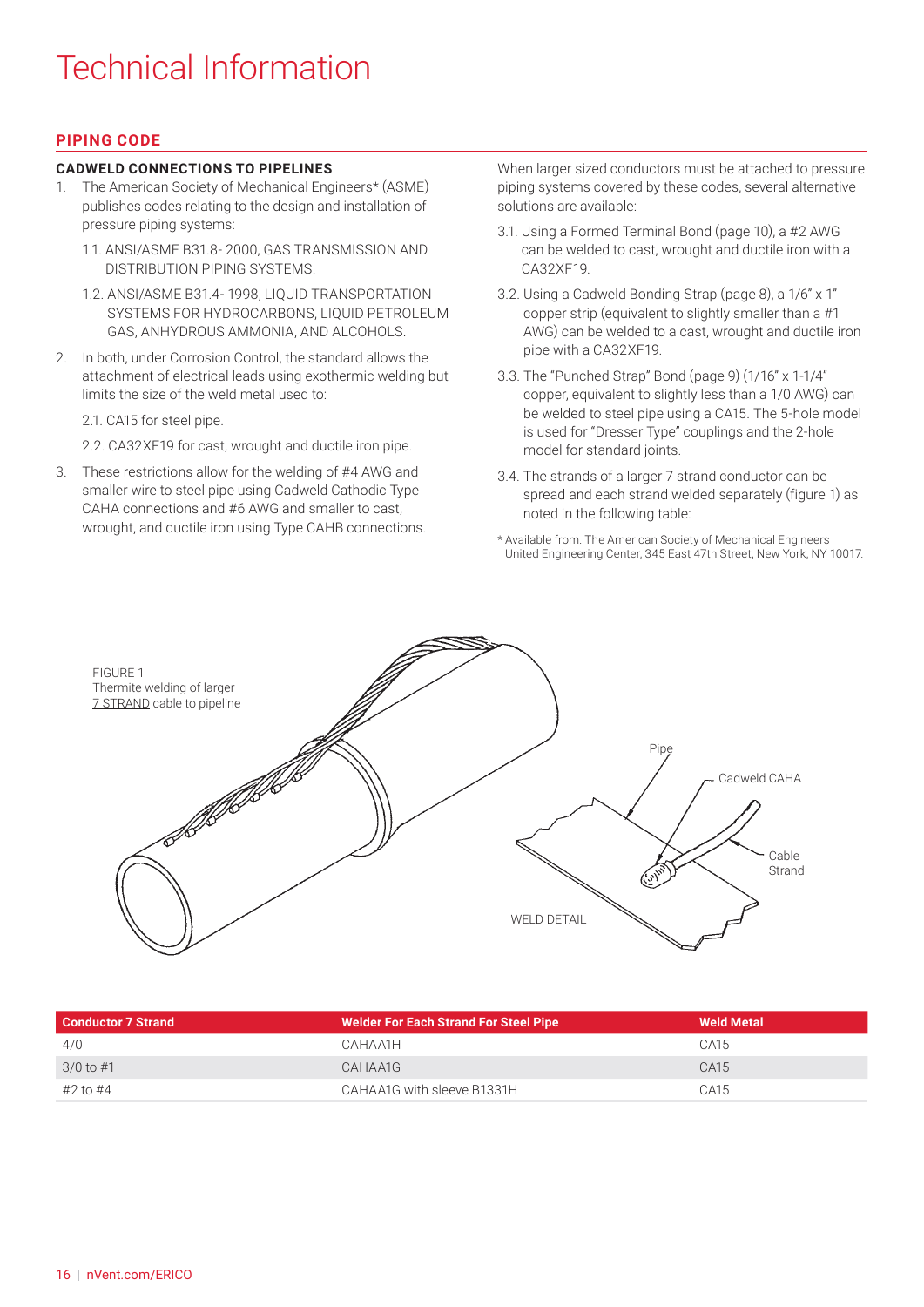#### **CADWELD CONNECTIONS AND PIPE WALL THICKNESS**

The following is a discussion of the minimum pipe size required for safe installation of Cadweld Cathodic Connections considering of the service conditions and without special factory testing. Several things must be considered as outlined below.

For a particular wall thickness:

- a. The hoop stress in the pipe will increase as the pipe diameter increases.
- b. The heat dissipation will be affected by the thermal characteristics of the material in the pipe.
- c. The heat dissipation will be affected by the rate of flow of the material through the pipe while making the weld.
- d. The pipe strength will be affected by the temperature of the pipe (material temperature).
- e. Any internal coating of the pipe must be checked to find if the temperature of the pipe directly under the weld will adversely affect it.

Based on a minimum wall thickness of 0.109 inches\* (2.769 mm) and using a CA15 Weld Metal (the maximum allowed to oil or gas piping systems per ANSI/ASME B31.4 and B31.8), the minimum recommended pipe size and schedule is:

| <b>Nominal Pipe Size</b> | <b>Schedule</b> | <b>Wall Thickness</b> |
|--------------------------|-----------------|-----------------------|
| 1/2"                     | 40              | 0.109                 |
| 3/4"                     | 40              | 0.113                 |
| $1$ to $2"$              | 10              | .0109                 |
| $2-1/2$ to $4"$          | 10              | 1.120                 |
| 5 to 8"                  | 5               | 0.109                 |
| 10" and larger           | 5               | >0.109                |

Tests made by operating gas companies indicate no damage to a 4" Grade 52 pipe having a 0.109" wall when making a weld to the pipe at 500 psig using a CA15. Welds made to a steel plate 0.109" thick had a maximum copper penetration depth of less than 0.010". Other tests on tubes with a 0.125" or 0.150" wall showed a copper penetration of 0.005' maximum.

#### **DUCTILE IRON**

Tests by nVent indicate that connections to DUCTILE IRON pipe can be made using the Cadweld molds and weld metal designated to be used on steel pipe.

We therefore, suggest:

1. Whenever possible, make tests on the ductile iron pipe being used to determine if the material for steel can be used.

#### **-OR-**

2. Use the material for cast iron. It will make satisfactory connections on all ductile iron.

However, some reports from the field suggest that all ductile iron is not the same. In some cases the material for steel will not work. In such cases, the molds and weld material for cast iron do work.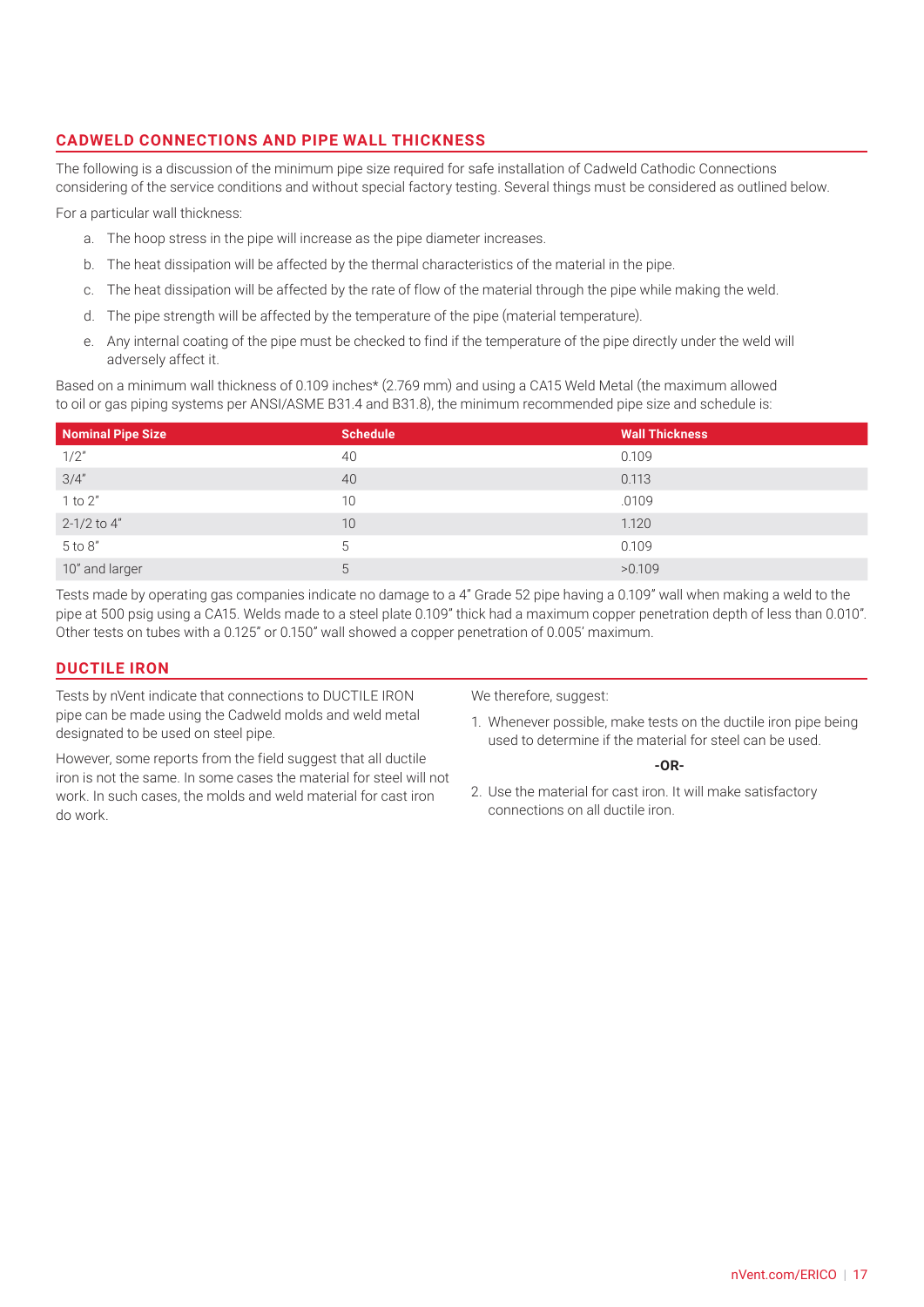### Cross Reference

| <b>Thermoweld</b><br><b>Part Number</b>                                              | <b>Cadweld</b><br><b>Part Number</b>                                                                                                | <b>Thermoweld</b><br><b>Part Number</b>                                                         | Cadweld<br><b>Part Number</b>                                                                                                               | <b>Thermoweld</b><br><b>Part Number</b>                                                         | <b>Cadweld</b><br><b>Part Number</b>                                                                                                        |
|--------------------------------------------------------------------------------------|-------------------------------------------------------------------------------------------------------------------------------------|-------------------------------------------------------------------------------------------------|---------------------------------------------------------------------------------------------------------------------------------------------|-------------------------------------------------------------------------------------------------|---------------------------------------------------------------------------------------------------------------------------------------------|
| M <sub>100</sub><br>M101<br>M102<br>M103<br>M104<br>M105                             | CAHAA1G<br>CAHAA1GA<br>CAHAA1H<br>CAHAA1HA<br>CAHAA1K<br>Call nVent                                                                 | M <sub>157</sub><br>M158<br>M159<br>M160<br>M161<br>M162                                        | CAHBA1H<br>CAHBA1K<br>CAHBA1L<br>CAHBA1T<br>CAHBA1V<br>Call nVent                                                                           | M2001<br>M2002<br>M2003<br>M2004<br>M2005                                                       | CAGTP181L<br>CAGTP181V<br>CAGTP181Y<br>CAGTN182C<br>CAGTN182G                                                                               |
| M106<br>M107<br>M108                                                                 | CAHAA1L<br>CAHAA1LA<br>Call nVent                                                                                                   | M163<br>M164<br>M165                                                                            | CAHBA1Y<br>Call nVent<br>Call nVent                                                                                                         | M1927<br>M1928<br>M1929                                                                         | CAPGT12CU<br>CAPGT10CU<br>CAPGT08CU                                                                                                         |
| M109<br>M110<br>M111<br>M112<br>M113<br>M114<br>M115<br>M116<br>M117<br>M118<br>M119 | CAHAA1T<br>CAHAA1TA<br>Call nVent<br>CAHAA1V<br>CAHAA1VA<br>CAHAA1VA<br>CAHAA1VB<br>CAHAA1Y<br>CAHAA1YA<br>Call nVent<br>Call nVent | M2594S<br>M2594<br>M2595S<br>M2595<br>M2596S<br>M2596<br>M2597S<br>M2597<br>M2598<br>M2599      | CAVHT1G<br>CAVHT1H<br>CAVHT1K<br>CAVHT1L<br>CAVHP1T<br>CAVHP1V<br>Call nVent<br>CAVHP1Y<br>Call nVent<br>Call nVent                         | M1930<br>M1931<br>M1932<br>M1933<br>M1934<br>M1935<br>M1936<br>M1937<br>M1938<br>M1939<br>M1940 | CAPGT06CU<br>CAPGT1G1D<br>CAPGT06CU<br>CAPGT1G1D<br>CAPGT1H1H<br>CAPGT1L1E<br>CAPGT1L1H<br>CAPGT1L1L<br>CAPGT1V1E<br>CAPGT1V1H<br>CAPGP1V1L |
| M120<br>M121<br>M122<br>M123<br>M124<br>M125<br>M126<br>M127<br>M142                 | CAHAA2C<br>CAHAA2CA<br>Call nVent<br>CAHAA2CC<br>CAHAA2G<br>Call nVent<br>CAHAA2GB<br>CAHGAA2GC<br>CAVST1G                          | M1960<br>M1961<br>M1962<br>M1963<br>M1964<br>M1965<br>M1968<br>M1969<br>M1970                   | CAGRT151H<br>CAGRT151L<br>CAGRT151V<br>CAGRT151Y<br>CAGRT152C<br>CAGRT152G<br>CAGRT161H<br>CAGRT161L<br>CAGRP161V                           | M1941<br>M1942<br>M1943<br>M1944<br>M1945<br>M1946<br>M1947<br>M1948<br>M1949<br>M1950          | CAPGP1V1V<br>CAPGP1Y1E<br>CAPGP1Y1H<br>CAPGP1Y1L<br>CAPGP1Y1Y<br>CAPGP2C1E<br>CAPGP2C1H<br>CAPGP2C1L<br>CAPGP2C2C<br>CAPGP2G1E              |
| M150<br>M151<br>M144<br>M152<br>M153<br>M145<br>M186<br>M187<br>M188<br>M146<br>M189 | CAVST1GA<br>CAVST1GB<br>CAVST1H<br>CAVST1HA<br>CAVST1HB<br>CAVST1K<br>CAVST1KA<br>CAVST1KB<br>CAVST1KC<br>CAVST1L<br>CAVST1LA       | M1971<br>M1972<br>M1973<br>M1974<br>M1975<br>M1976<br>M1977<br>M1978<br>M1979<br>M1980<br>M1981 | CAGRP161Y<br>CAGRP162C<br>CAGRP162G<br>CAGRT181G<br>CAGRT181G<br>CAGRT181H<br>CAGRP181L<br>CAGRP181V<br>CAGRP181Y<br>CAGRP182C<br>CAGRP182G | M1951<br>M1952<br>M1953<br>15P<br>15PS<br>25P<br>32P<br>45P<br>65P<br>15PCI                     | CAPGP2G1H<br>CAPGP2G1L<br>CAPGN2G2G<br>CA15<br><b>CA15S</b><br>CA25<br>CA32<br>CA45<br>CA65<br>CA15XF19                                     |
| M190<br>M191<br>M147<br>M192                                                         | CAVST1LB<br>CAVST1LC<br>CAVST1T<br>CAVST1TA                                                                                         | M1982<br>M1983<br>M1984<br>M1985                                                                | CAGTT151G<br>CAGTT151G<br>CAGTT151H<br>CAGTT151L                                                                                            | 25PCI<br>32PCI<br>45PCI<br>65PCI                                                                | CA25XF19<br>CA32XF19<br>CA45XF19<br>CA65XF19                                                                                                |
| M193<br>M194<br>M148<br>M195<br>M196<br>M197<br>M198<br>M2586                        | CAVST1TB<br>CAVST1TC<br>CAVST1V<br>CAVST1VA<br>CAVST1VB<br>CAVST1VC<br>CAVST1VD<br>CAVSP2C                                          | M1986<br>M1987<br>M1988<br>M1989<br>M1990<br>M1991<br>M1992                                     | CAGTP151V<br>CAGTP151Y<br>CAGTP152C<br>CAGTP152G<br>CAGTP161G<br>CAGTP161G<br>CAGTP161H                                                     | A200<br>A201<br>A202<br>A203<br>A204<br>A205<br>A206                                            | <b>CAB1331H</b><br>CAB1331L<br><b>CAB112</b><br><b>B1332C</b><br><b>B1332L</b><br>B1332Q<br><b>B1332G</b>                                   |
| M2587<br>M2588<br>M2589<br>M2590<br>M2591<br>M2592<br>M2593<br>M156                  | CAVSP2CA<br>CAVSP2CB<br>CAVSP2CC<br>CAVSP2G<br>CAVSP2GA<br>CAVSP2GB<br>CAVSP2GC<br>CAHBA1G                                          | M1993<br>M1994<br>M1995<br>M1996<br>M1997<br>M1998<br>M1999<br>M2000                            | CAGTP161L<br>CAGTP161V<br>CAGTP161Y<br>CAGTN162C<br>CAGTN162G<br>CAGTP181G<br>CAGTP181G<br>CAGTP181H                                        | A304<br>A305<br>A306<br>A309P<br>A309PI<br>A320<br>B101<br><b>B101P</b>                         | CAT329<br>CAT336<br>CAT313<br>CAT320<br><b>T320A</b><br><b>B117A</b><br>CAT321<br>CAT321A                                                   |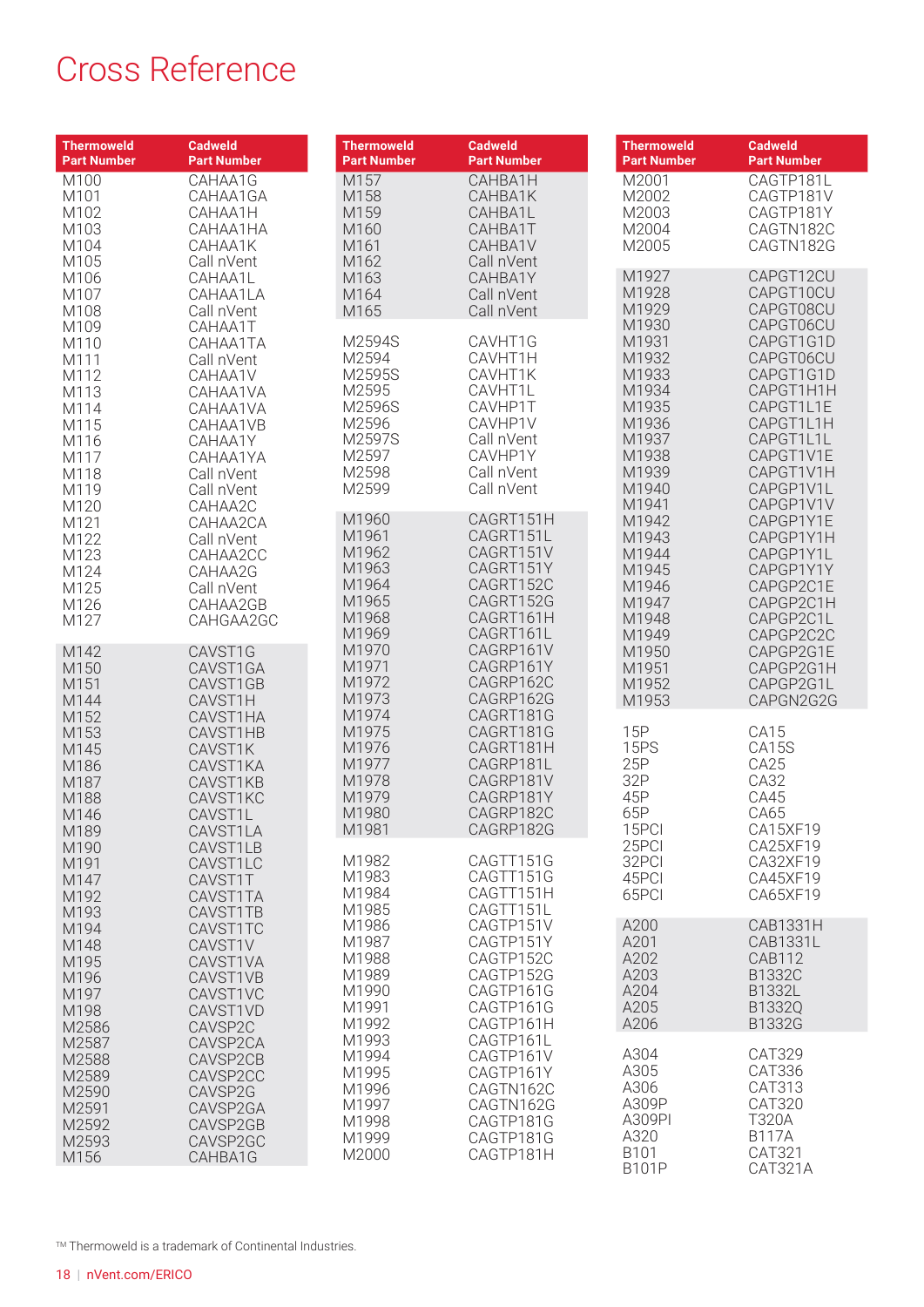### Cadweld Applications

#### **BURIED CAST OR DUCTILE IRON PIPELINES**

Secure your investment by specifying the Cadweld Process for Cathodic Protection connections. The Cadweld exothermic welding process produces a molecular bond to the surface of the pipe. Cadweld connections are permanent and ensure the highest degree of electrical continuity, eliminating the potential for corrosion problems.

#### **VERTICAL STEEL APPLICATIONS**

nVent makes Cathodic Protection easy for even the most difficult vertical steel applications. We offer a comprehensive line of magnetic clamps, attachments and tools specifically engineered for the challenges of vertical steel.

#### **REINFORCED CONCRETE PROTECTION**

Chloride contamination of reinforcing steel in concrete structures plagues many cold climate communities. To arrest corrosion, engineers specify Cathodic Protection systems for concrete road bridges and parking structures. Cadweld connections can be easily made to uneven surfaces of reinforcing steel rods for lasting protection.

#### **COPPER CABLE CONNECTIONS**

Mechanical connections for electrical cable loosen and deteriorate with age. For superior performance, specify Cadweld exothermic connections to assure a permanent, molecular bond between connecting cables for full conductivity.